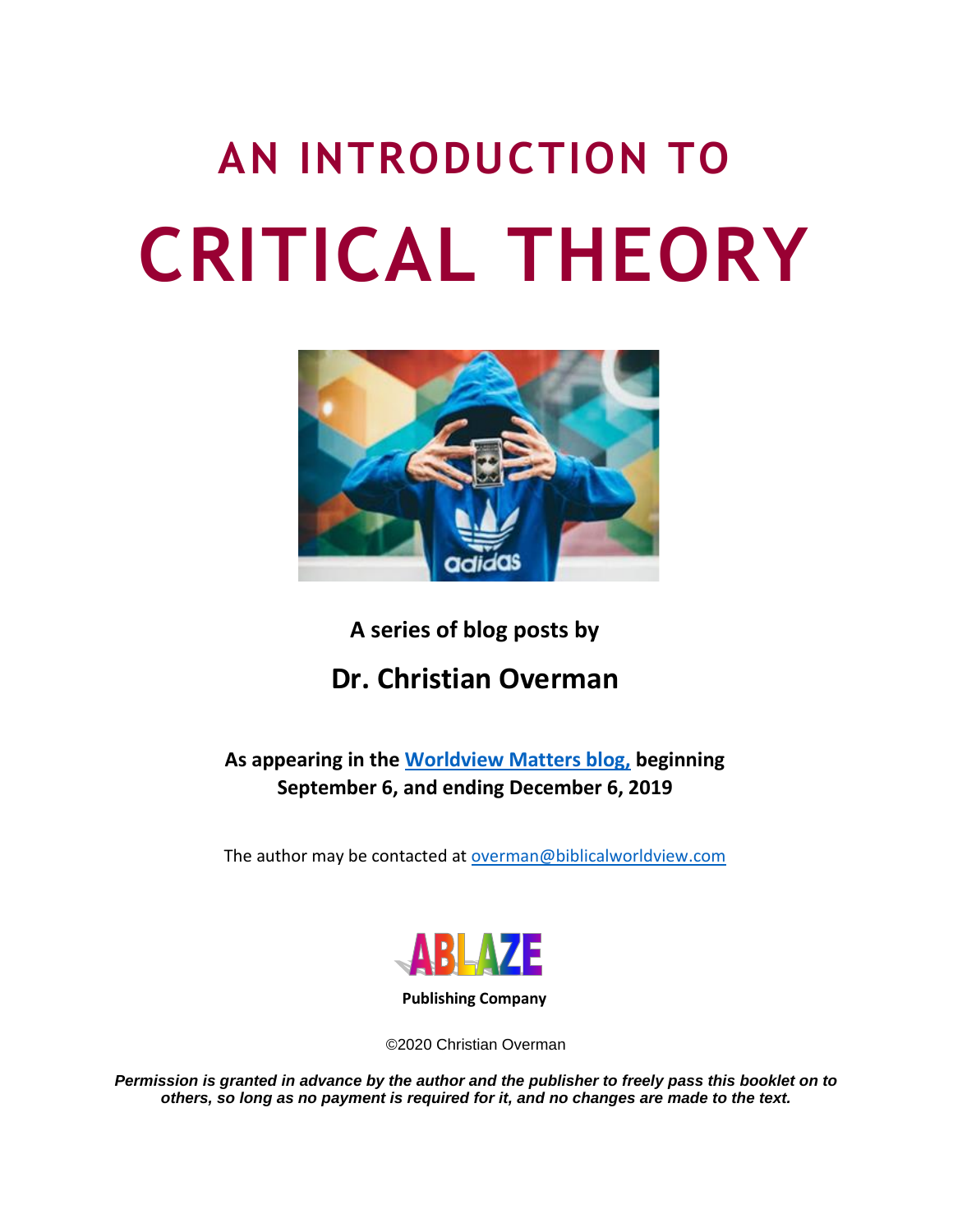## **F R I D A Y , S E P T E M B E R 6 , 2 0 1 9**

[Delusional Thinking Among Educators Today](https://biblicalworldviewmatters.blogspot.com/2019/09/delusional-thinking-among-educators.html)



If you're seeing and hearing what I am, you're asking yourself how in the world we got to where we are today at such breathtaking speed.

"Drag Queen Story Hour" is now part of elementary schools and public libraries, where men dress in women's clothing, reading homosexual-themed books to children. This, according to their own website, *"captures the imagination and play of the gender fluidity of childhood and gives kids glamorous, positive, and unabashedly queer role models."* See <https://www.dragqueenstoryhour.org/>

K-12 schools now have policies like: *"Some students may feel uncomfortable with a transgender student using the same sex-segregated restroom, locker room or changing facility. This discomfort is not a reason to deny access to the transgender student."*

And: *"…school personnel should use the student's chosen name and pronouns appropriate to a student's gender identity, regardless of the student's assigned birth sex."*

The last two paragraphs are from the public school manual of the Massachusetts Dept. of Education, [http://www.doe.mass.edu/sfs/lgbtq/GenderIdentity.html.](http://www.doe.mass.edu/sfs/lgbtq/GenderIdentity.html)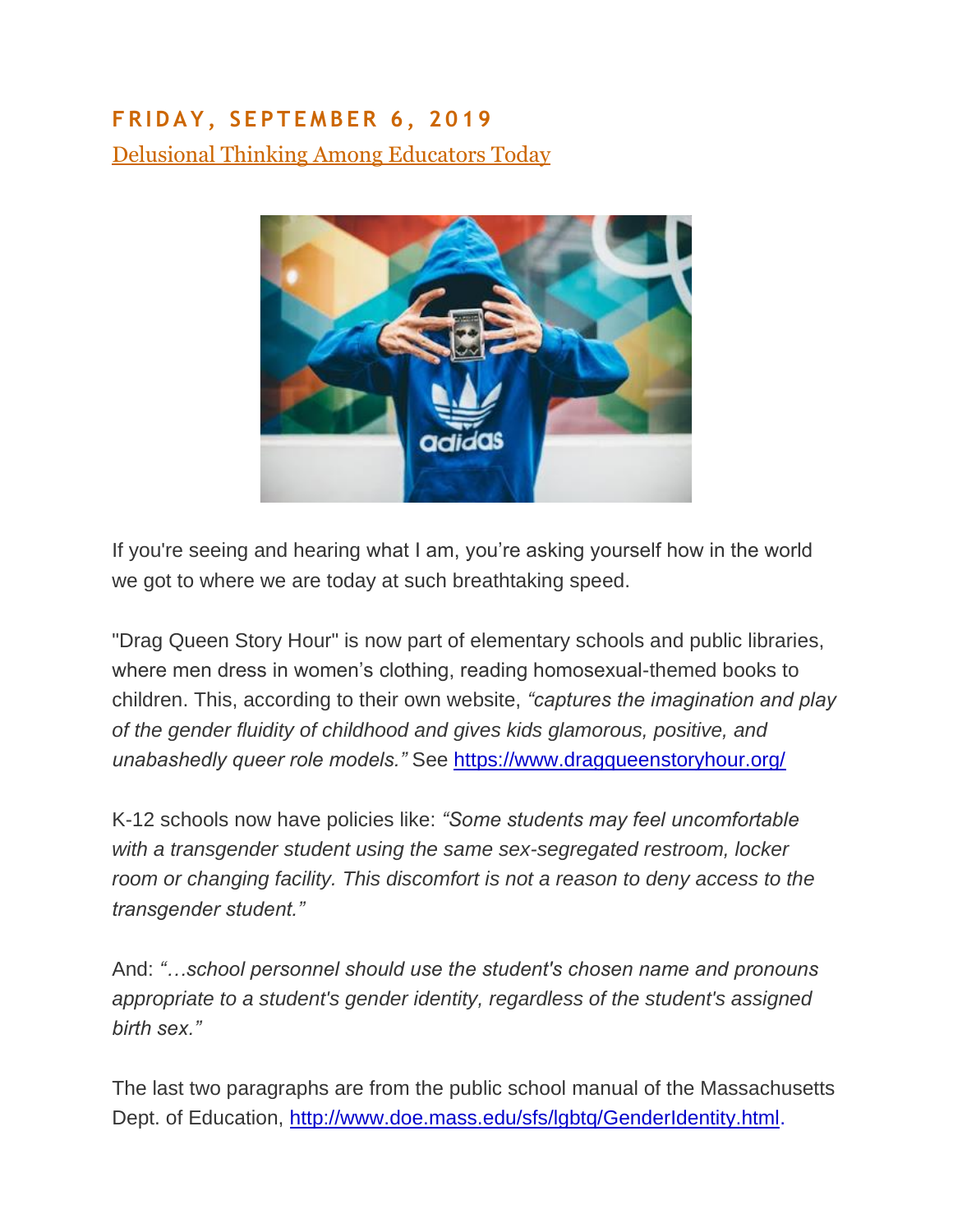These policies are not unique to Massachusetts.

Gender identity, however, is but one of *many* areas of **delusional thinking among educators today.** Other areas have to do with "race" and "class" (two words that are not part of my vocabulary).

For example, a senior vice president of the Southern Baptist Theological Seminary, recently suggested that a white Christian's attitudes about race are "deeply informed by whiteness." Apparently because he is "white," Dr. Matthew Hall asserted, *"I am a racist and I'm going to struggle with racism and white supremacy until the day I die and get my glorified body."* [\(The Capstone Report,](http://capstonereport.com/2019/07/29/breaking-admitted-racist-is-provost-at-southern-baptist-theological-seminary/32870/)  [July 29, 2019\)](http://capstonereport.com/2019/07/29/breaking-admitted-racist-is-provost-at-southern-baptist-theological-seminary/32870/).

Really? Me too? Because of my skin pigmentation?

*What's going on here?*

What's going on is, various streams of 20<sup>th</sup> century thought have merged into a common river as wide as the Mississippi. Streams of thought such as Postmodernism, Deconstructionism and Dialectical Materialism, have found their "common denominator" in an overarching idea called *Critical Theory.*

"Critical Race Theory," "Literary Critical Theory," "Critical Pedagogy," are all subsets of *Critical Theory*. If you don't know what Critical Theory is by *name,* you know it by its *effects.* Unless you're living on an island, cut off from all radio, T.V., social media and billboards, you cannot escape its current. We're being flooded by its weight.

It goes way beyond education.

Next week: Critical Theory 101.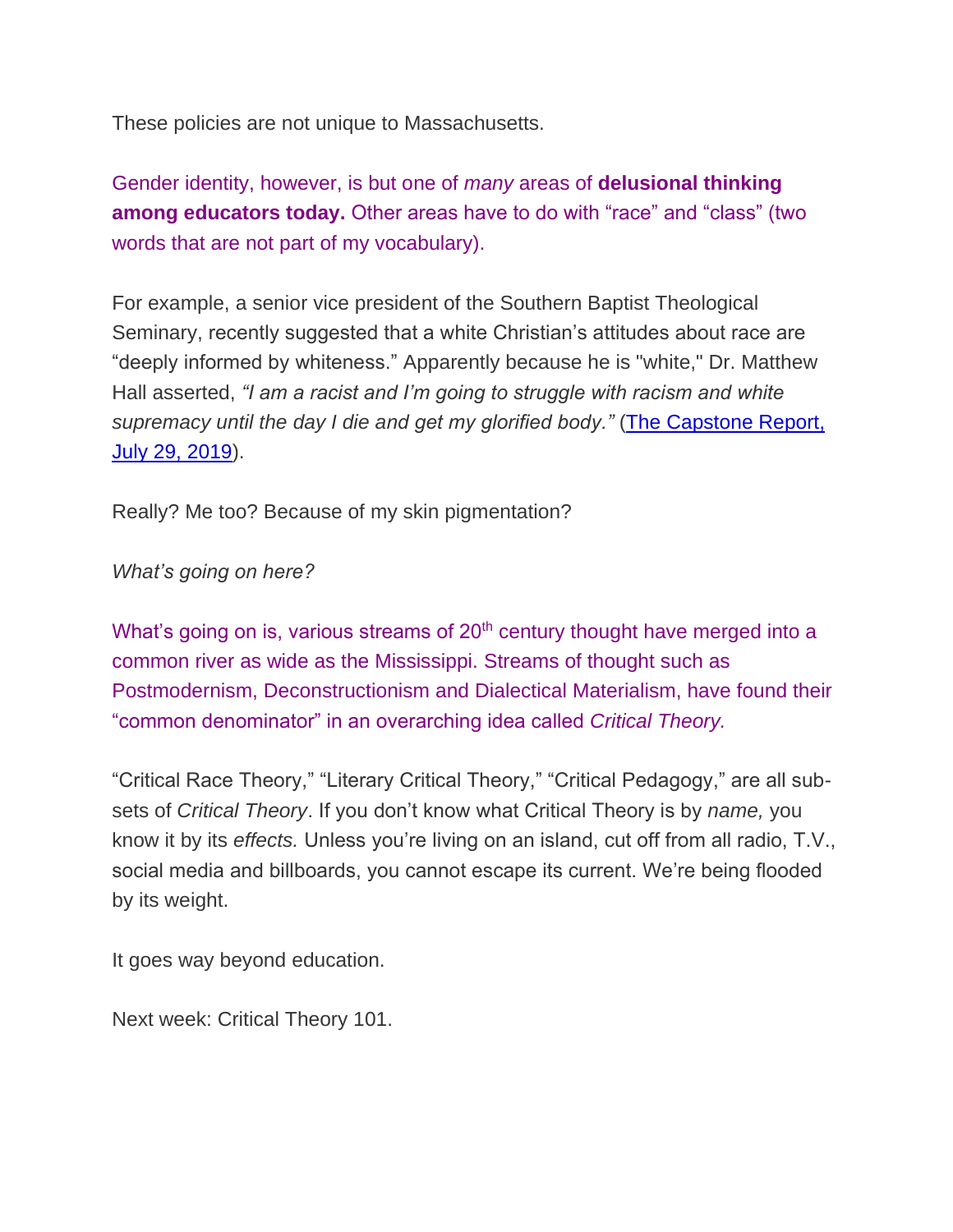## **F R I D A Y , S E P T E M B E R 1 3 , 2 0 1 9** [Critical Theory](https://biblicalworldviewmatters.blogspot.com/2019/09/critical-theory.html)



**Critical Theory** is a lens through which many Americans (whether they realize it or not) now view society and human freedom. It is based upon ideas developed by a group of "social theorists" who left Germany during the turmoil of the 1930's and came to the United States.

This group became known as the Frankfurt School. They found welcome mats at prestigious American universities, and their activist ideas have influenced higher education ever since. This group included Max Horkheimer, Theodor Adorno, Erich Fromm, Herbert Marcuse, and others.

Critical Theory is a philosophy with a bold mission and a compelling (some would say "heroic") purpose. This purpose provides the fuel that feeds its engine. That fuel is "human emancipation" and "liberation," as defined by Critical Theory itself.

The Frankfurt School divided people groups into two categories: the *oppressed* and the *oppressors.* Critical Theory can be summed up by the idea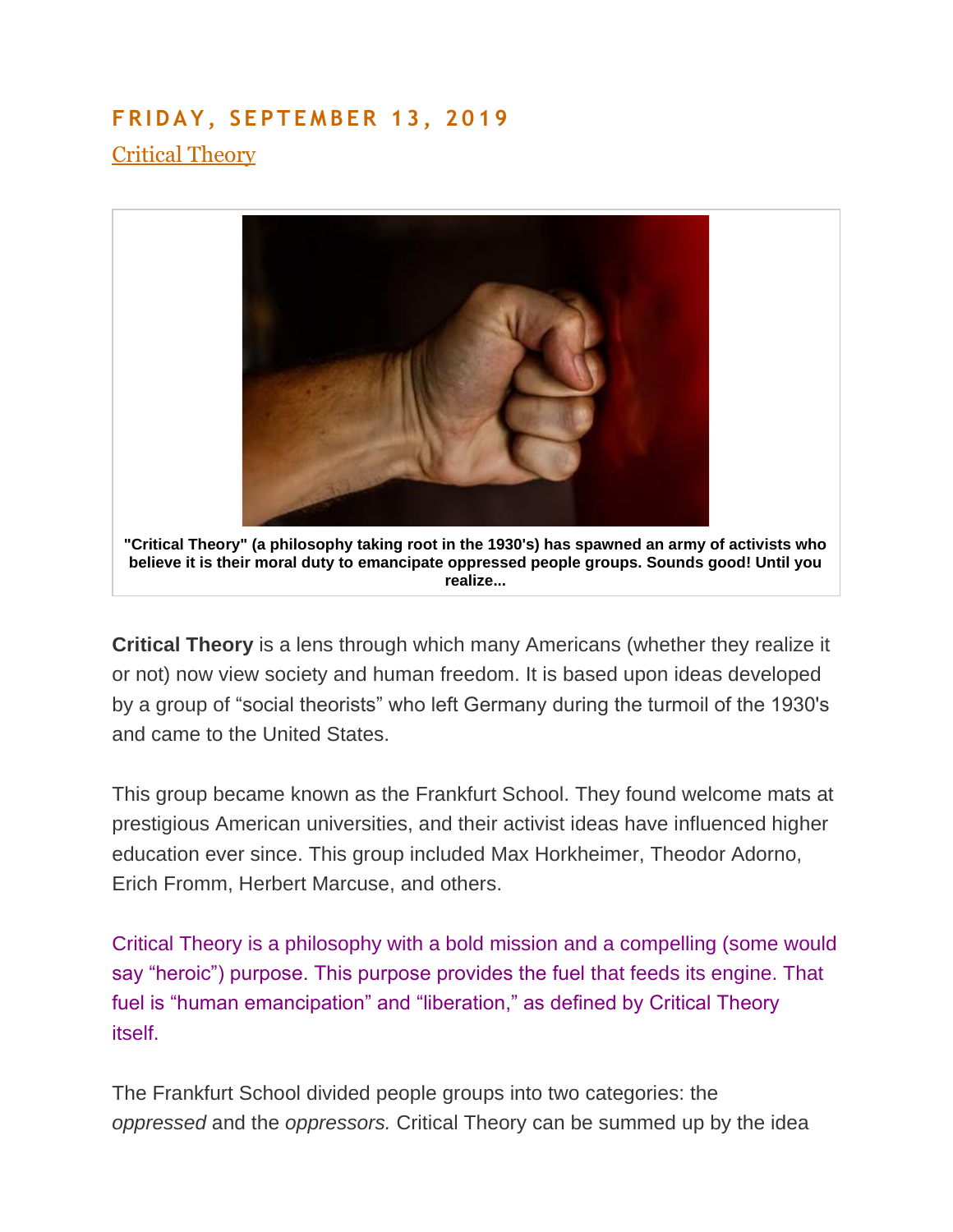that oppressed (dominated) people groups must be liberated from all forms of social oppression, particularly in relation to gender, "race," and "class."

*Domination of human beings is the enemy, no matter what form this domination takes. Freedom from obligation to conform to any oppressing group's norms is the goal, and social transformation is the intended outcome.*

From its beginnings, Critical Theory has been about *changing* society, not just understanding or explaining it. Thus, Critical Theory "liberators" are often activists.

Over time, Critical Theory has spawned various specializations, such as *Critical Race Theory, Literary Critical Theory,* and *Critical Pedagogy,* to name a few.

I recently heard an interview of [Dr. Neil Shenvi](https://shenviapologetics.com/) by Alisa Childers that connects the dots. It is by far the most helpful piece on this topic I've heard: [https://youtu.be/KEPCwbuXbhw.](https://youtu.be/KEPCwbuXbhw)

Dr. Shenvi identifies six premises that underpin Critical Theory in general. I will not repeat them here, but here's my take-away:

Critical Theory maintains that people are either part of an "oppressor group" or an "oppressed group." It is the *group identity* that dictates whether a person is an oppressor or oppressed. Any "dominate group" claiming that certain moral norms are universally obligatory is oppressive. Such dominating groups and institutions *must* be silenced in order for humans to be truly free.

Followers of Christ who believe that biblical norms governing morality (sanctity of life, marriage, gender, sexuality) are pre-determined by a Higher Being and apply to everyone equally, *are an oppressor group that needs to be silenced.*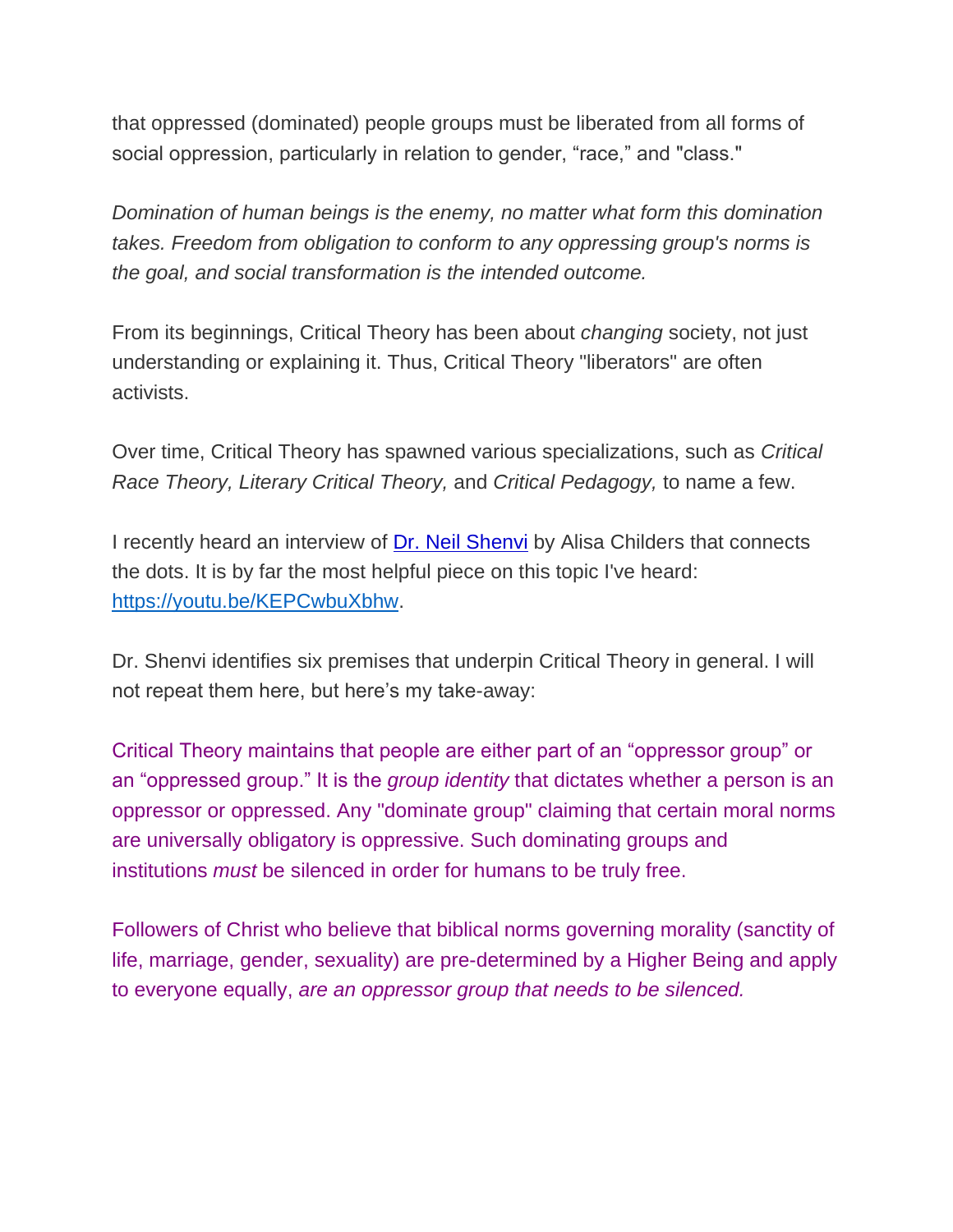## **F R I D A Y , S E P T E M B E R 2 0 , 2 0 1 9** [Why Christianity Must Be Silenced](https://biblicalworldviewmatters.blogspot.com/2019/09/why-christianity-must-be-silenced.html)



**Proud enough yet?**

[Dr.Neil Shenvi](https://shenviapologetics.com/) identifies one of the main premises of Critical Theory this way: *"Who we are as individuals is inseparable from our group identity, as either oppressed or oppressor."*

Think about this.

According to [Critical Theory,](https://www.str.org/blog/critical-theory-vs-christianity#.XX1TSShKiUl) if an individual is "white," his/her identity as an oppressor is determined by his/her group identity. Regardless of how any individual Caucasian may feel about other people's skin pigmentation, he/she is a racist because he/she is "white" (an oppressor group).

So, a vice president of a major theological seminary can suggest that a "white" Christian's attitudes about race are "deeply informed by whiteness." And because he is "white," he can say: *"I am a racist and I'm going to struggle with racism and white supremacy until the day I die and get my glorified body."* [\(The](http://capstonereport.com/2019/07/29/breaking-admitted-racist-is-provost-at-southern-baptist-theological-seminary/32870/)  [CapstoneReport, July 29, 2019\)](http://capstonereport.com/2019/07/29/breaking-admitted-racist-is-provost-at-southern-baptist-theological-seminary/32870/).

If you are a capitalist, you are an oppressor.

If you are heterosexual, you are an oppressor.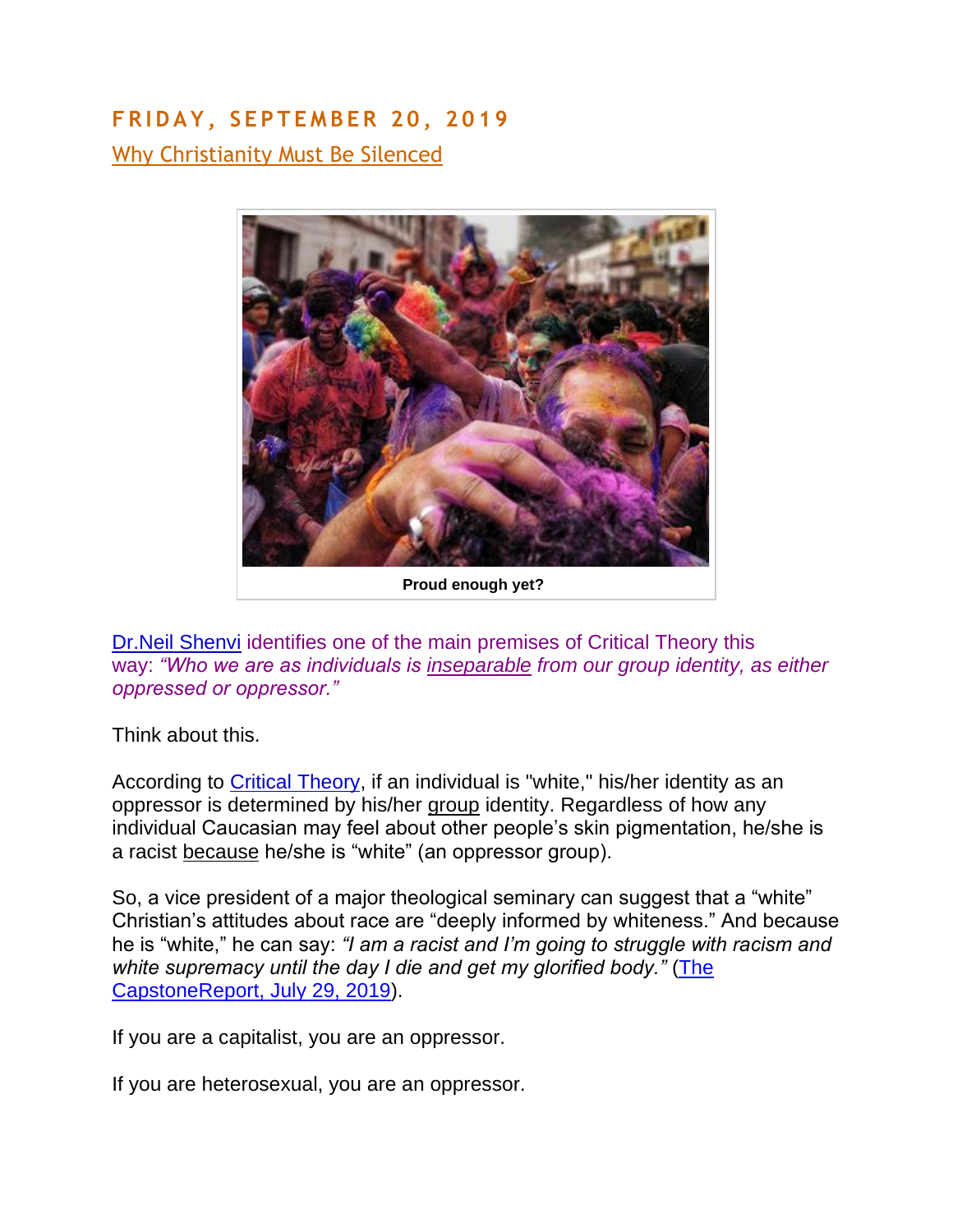If you are a male, you are an oppressor. (The solution to this sticky problem is to eliminate male/female distinctions. If you were born with certain plumbing, you need not be male. You can "trans" to one of many gender options, and escape your oppressive birth-sex identity.)

If you are an old, white, heterosexual, capitalist, Christian, male, you are the ultimate oppressor.

[Critical Theory](https://www.youtube.com/watch?v=KEPCwbuXbhw&feature=youtu.be) rejects the idea that people are *individually* guilty or innocent. It is *group identity* that determines whether a person is an oppressor or oppressed.

This is delusional.

It stands in stark contrast to the biblical premise that people are individually accountable to a Higher Being for their attitudes and actions, which most Americans formerly taught their children, even in school.

According to Critical Theory, personal responsibility and accountability *under God* is oppressive. This is **why Christianity must be silenced:** *it teaches there are universal, objective, unchanging moral norms that apply to everyone, and we are individually accountable.*

Such "Christo-normativity" is oppressive.

To follow this line of thinking, the God of the Bible is the ultimate oppressor. People *must be liberated* from the very idea of a personal God who is there, and has spoken about how we should then live.

Christo-normativity must be neutralized. Even if by force.

Critical Theory (through knowing and unknowing adherents) has fueled an impassioned, international fight to "liberate" people from the ultimate oppression: *Christo-normativity.*

I believe this is the root of the cold civil war we are in.

In a 5-minute clip, Elly Barnes, CEO of *Educate & Celebrate*, a British group, happily explains how they are training school teachers to "*completely smash hetero-normativity*" through "usualizing" homosexuality. In this way, they help children to be "so much happier." See<https://youtu.be/nt2bSF2xOVg>

Then there's this 45-second clip from the BBC, showing how 'smashing heteronormativity' is done with a class of 6 year olds:<https://youtu.be/uWuy-aDwM4U>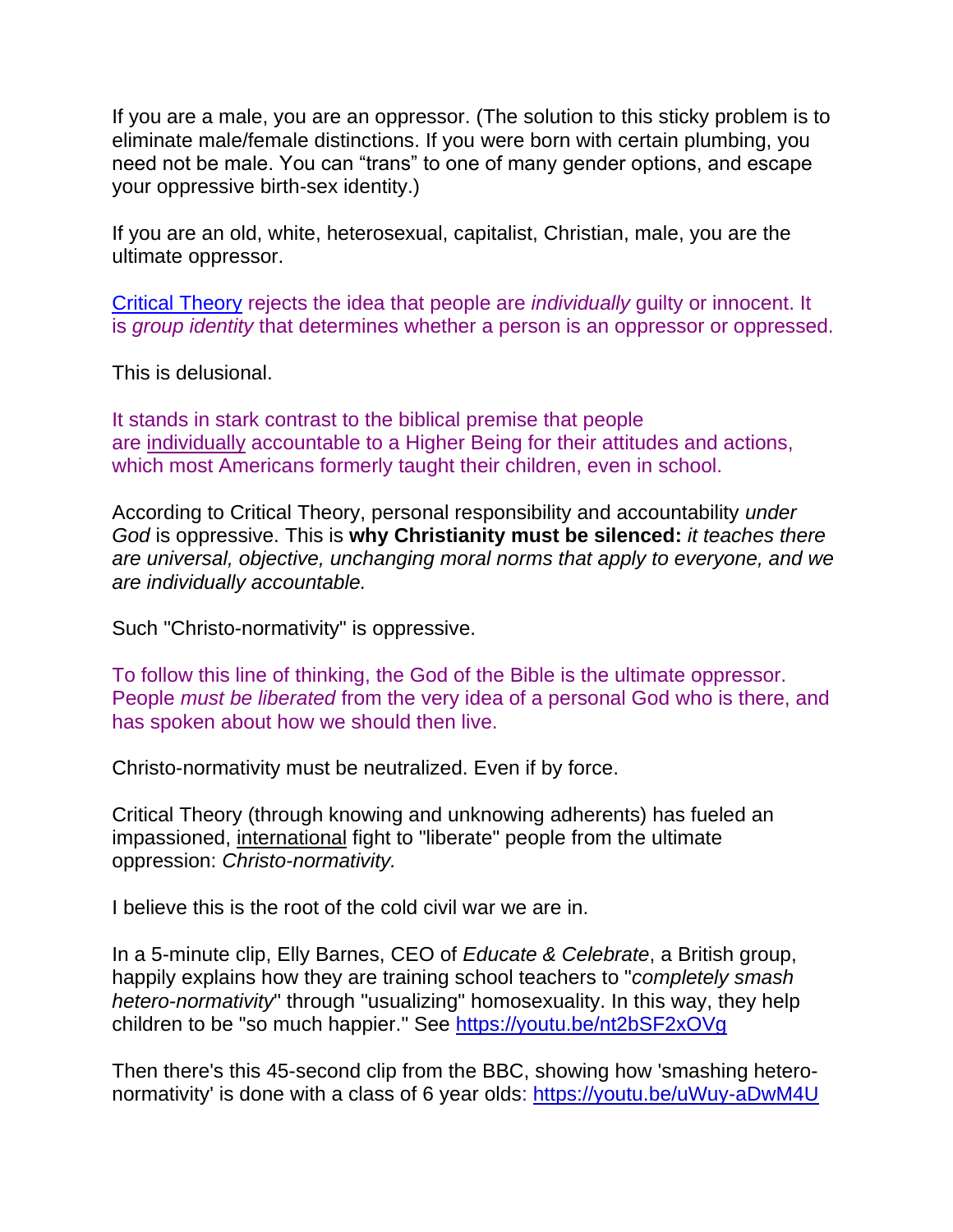## **F R I D A Y , S E P T E M B E R 2 7 , 2 0 1 9** [These Words Don't Mean What Christians Think](https://biblicalworldviewmatters.blogspot.com/2019/09/these-words-dont-mean-what-christians.html)



Due to pervasive ideas spawned by Critical Theory, there are some "buzz words" that Followers of Christ should understand. **These words don't mean what Christians think.**

One of these words is *oppression,* and its sister-word, *oppressor.*

Oppression (in the context of Critical Theory), does not necessarily mean cruel treatment. A person is an oppressor if he/she is part of an oppressor *group,* as we discussed in recent posts. The individual is a non-factor.

#### But what defines or determines an oppressor *group?*

An oppressor group is not necessarily the largest group. Old white males, for example, make up 15% of the U.S. population. But they are deemed an oppressor group because they have "hegemonic power."

Hegemonic power establishes what is socially *normal*. It is a "gate keeper" for *socially acceptable behavior.*

For many years, Christianity had "hegemonic power" in the U.S. When I was a boy, even non-Christians accepted Christianity as the "gate keeper" for acceptable moral behavior. It was common to hear people say, "we're a Christian nation."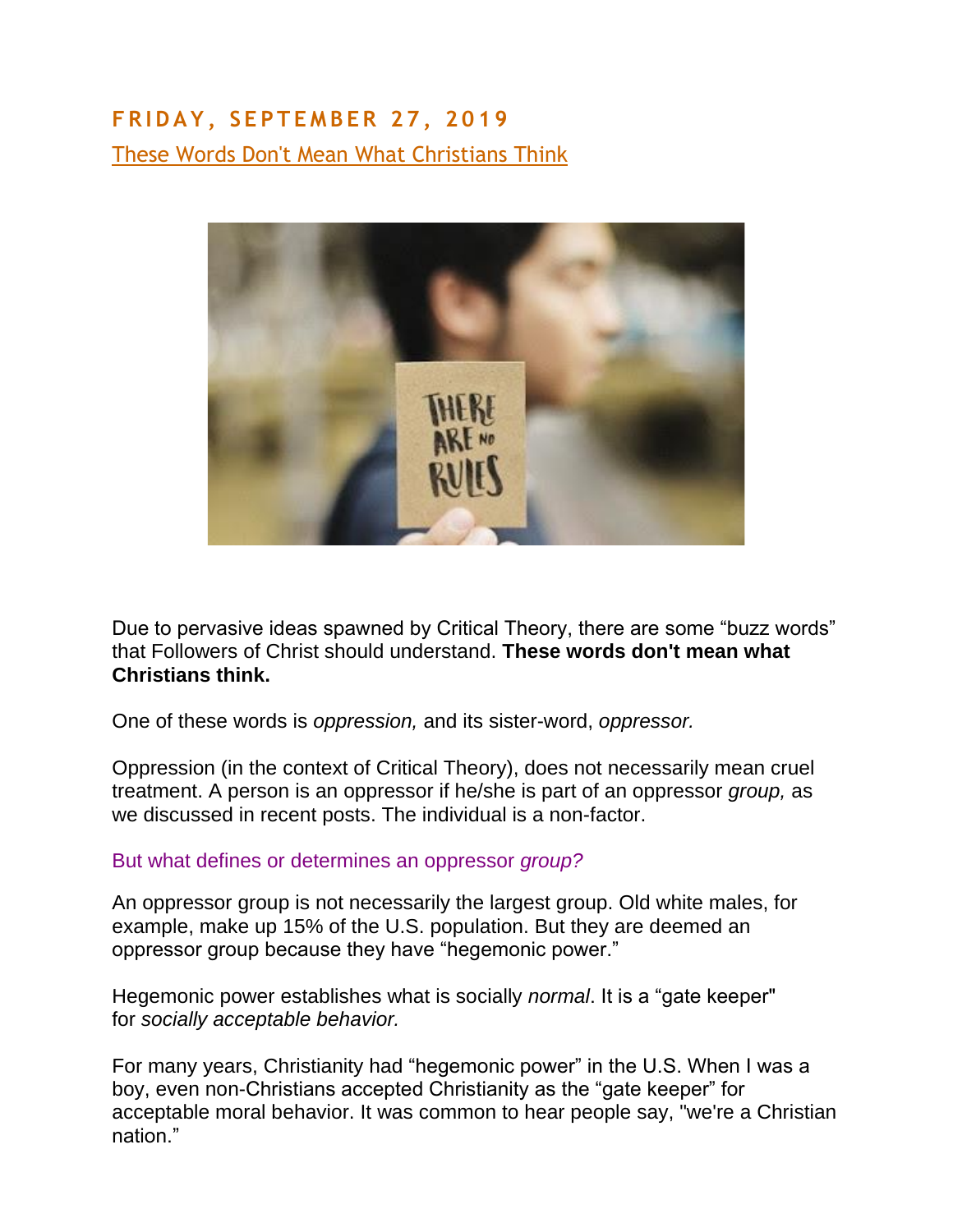In the 1830s, when the French historian Alexis de Tocqueville came to examine the U.S., he noted: "The Americans combine the notions of Christianity and of liberty so intimately in their minds, that it is impossible to make them conceive the one without the other" (from *Democracy in America*).

Not so today.

Critical Theory cannot tolerate hegemonic power, because hegemonic power determines what is "normal" or "acceptable" for others, and *that* is *oppressive.* 

This is why some Christian groups are now being branded as "hate groups." Teaching that homosexual practice is wrong for everyone is now deemed "hate speech." It imposes a "normativity" on people across people groups. Such crossgroup "norming" is *verboten.* Such teaching is an oppressive *imposition,* especially if those who teach it are quoting the Divine.

Imposing social norms on others (even if it is a *passive* imposition through unspoken expectations) is an offense because it restricts people's freedom to determine what is acceptable *for themselves.*

Even for a 5' 9" white guy to say he is a 6'5" Chinese woman is not a problem these days. To *not agree* with him/her would be offensive—and oppressive. It's a postmodern sin to say your neighbor's self-identity is "wrong." To do so imposes a social *norm* on them, and *this* is *oppressive.* 

Watch how Critical Theory has affected students at the University of Washington: <https://youtu.be/xfO1veFs6Ho>

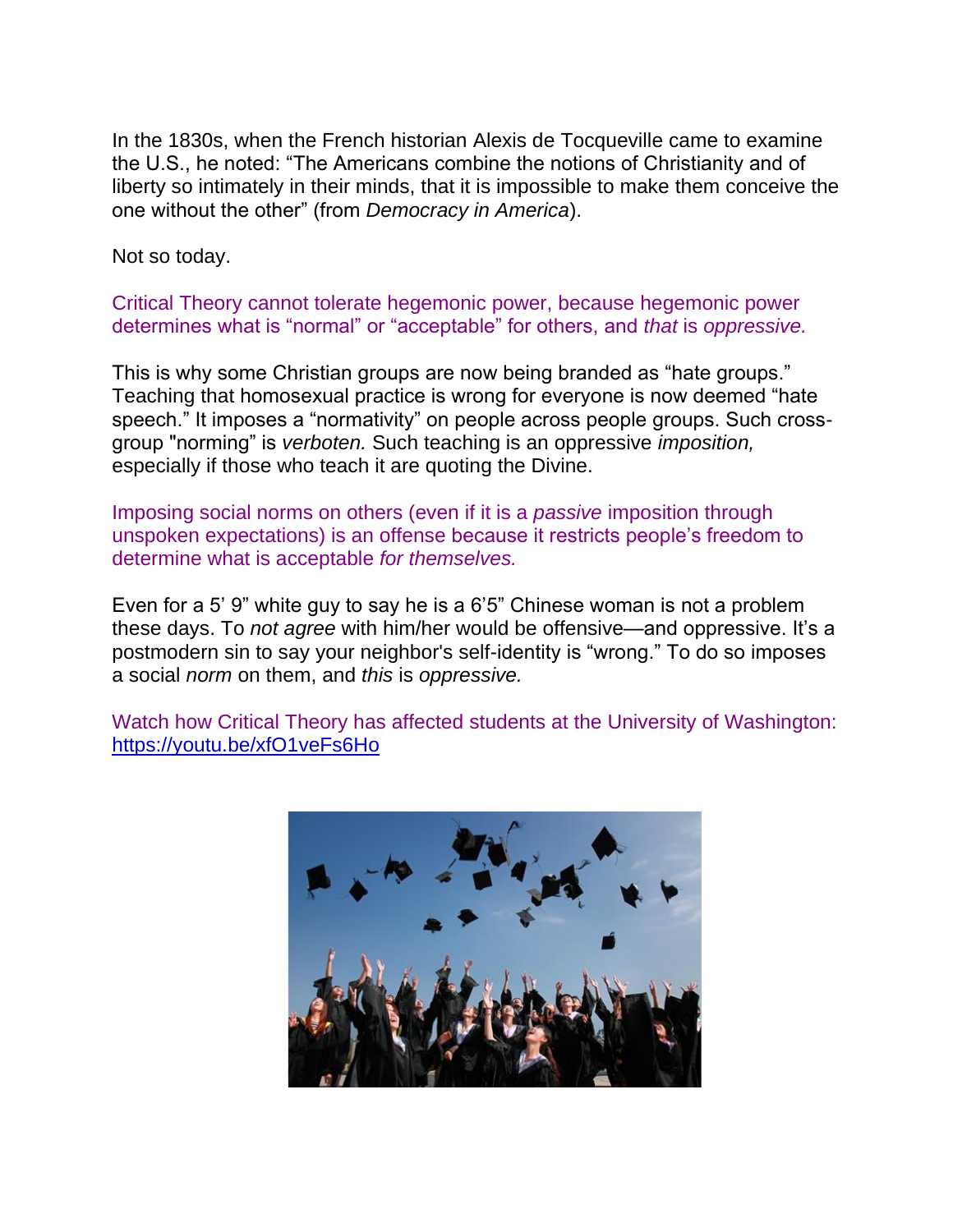## **F R I D A Y , O C T O B E R 4 , 2 0 1 9** [Am I A Christo-supremist?](https://biblicalworldviewmatters.blogspot.com/2019/10/am-i-christo-supremist.html)



#### **Am I a Christo-supremist?**

Do I believe Jesus is the ultimate authority of the universe, and all other authorities in heaven and Earth are subject to His decisions regarding anything and everything? Yes.

Do I believe all judges, kings and presidents are subject to Christ's supreme authority, *whether they recognize it and accept it, or not*? Yes.

Do I believe the same holds true for everyone else, and in the end, all people, whether kings or paupers, are subject to *Christ's determination* of right and wrong? Yes.

*I confess. I'm a Christo-supremist.*

Do I believe Truth is fully embodied and wholly complete in Christ *alone*? Yes.

Do I believe Jesus is the *only* doorway to a relationship with God the Father, and that *all* other "paths to the Divine" are dead ends? Yes.

*Now I'm in trouble.*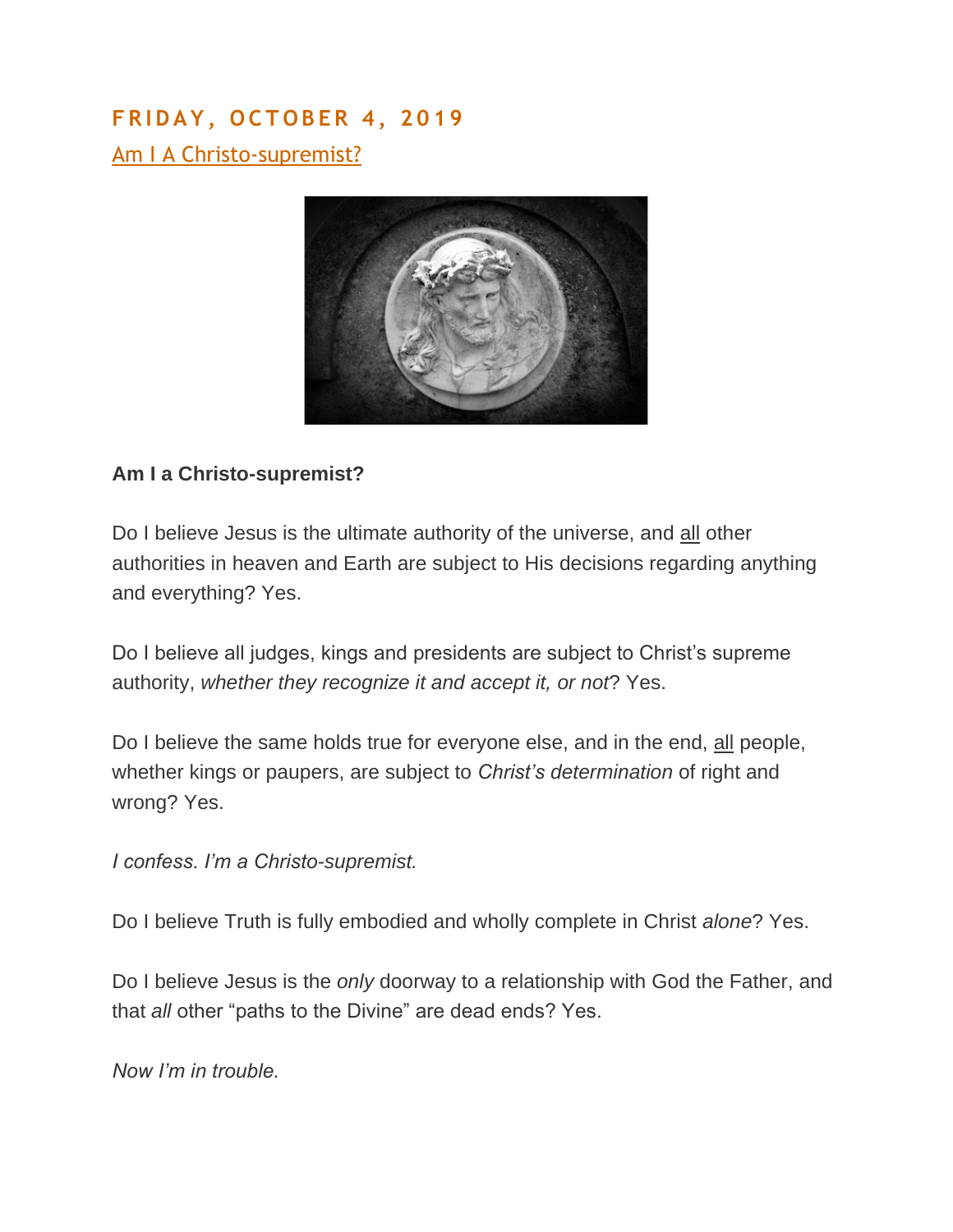Do I believe that Christianity, in its pure form under Christ, is *better* than any other worldview, philosophy or religion on planet Earth? Yes.

*Now I'm in deep trouble. Yet the world is a* much *better place because of Christ.*

Do I want *others* to accept Christ's supremacy? *By force?* Never! Voluntarily? Yes.

Our post-Christian-turned-anti-Christian culture, following [Critical Theory](https://biblicalworldviewmatters.blogspot.com/2019/09/why-christianity-must-be-silenced.html) to the brink, is pushing "Christo-normativity" under the bus because it is a noninclusive, "sole-truth" claim, and therefore worthy to be silenced, through public opinion first, intimidation next, and by force when necessary.

Yes, Christo-normativity is *as offensive and divisive as Christ*. Christo-supremacy rejects the postmodern line that all "truths" are equally valid, and that humans create their own right and wrong. For spoiling *this,* we are hated.

People influenced (knowingly or unknowingly) by [Critical Theory](https://biblicalworldviewmatters.blogspot.com/2019/09/critical-theory.html) are systemically eradicating any hint of Christo-supremacy under the pretense of ["freedom from](https://biblicalworldviewmatters.blogspot.com/2019/09/these-words-dont-mean-what-christians.html)  [oppression"](https://biblicalworldviewmatters.blogspot.com/2019/09/these-words-dont-mean-what-christians.html) and ["social justice."](https://biblicalworldviewmatters.blogspot.com/2019/10/were-in-wwii-of-our-day.html)

Christo-supremacists are politically incorrect. Hopelessly so. Accept it.

This is what got the first Christo-supremists of Rome into trouble, and some fed to lions: 1) they recognized One Higher God above the emperor; 2) they saw One Ultimate Truth embodied in a Person who does not change, or bend; and 3) they believed in universal moral norms to which all people are beholden, the greatest of which is authentic love.

We must accept being disliked.

*Are* you *a Christo-supremist?* Better to cross this bridge now, than be confused later, and lose your nerve. You may be asked this question in court.

You're *already* in the court of public opinion.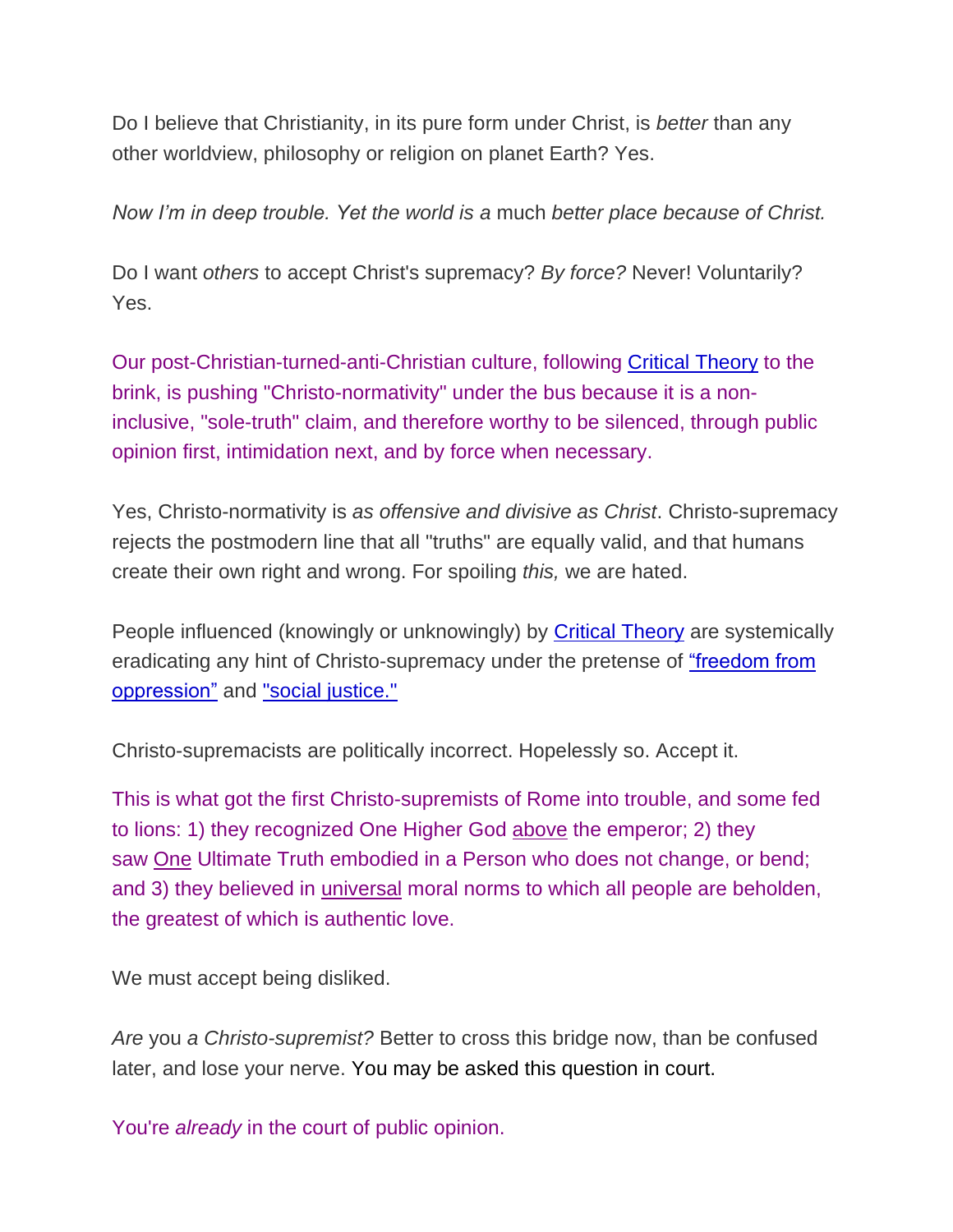## **F R I D A Y , O C T O B E R 1 1 , 2 0 1 9** [We're In The WWII Of Our Day](https://biblicalworldviewmatters.blogspot.com/2019/10/were-in-wwii-of-our-day.html)



If someone told you, *"My fundamental moral duty is to free people from oppression,"* you might think this person was a hero. Until you asked some questions.

If this person's concept of "oppression" was any group that resisted the normalization of abortion, trans-genderism, homosexual practice, and group marriage, you would do well to ask this person to define "moral" and "oppression."

But this is exactly what is happening today. Activists sipping [Critical Theory](https://biblicalworldviewmatters.blogspot.com/2019/09/critical-theory.html) at the university see themselves having a moral duty to "liberate" people (including children) from the ["oppression"](https://biblicalworldviewmatters.blogspot.com/2019/09/these-words-dont-mean-what-christians.html) of *Christo-normativity.* They're on a bold, impassioned and heroic mission.

Such activists see Christianity as a "hegemonic power" stuck on the ideas of Higher Law and a Higher Authority to Whom we are *all* accountable. Critical theorists believe it is their moral duty to not only *silence* Christianity, but to *oust* it.

Liberating people from the oppression of [Christo-supremacy](https://biblicalworldviewmatters.blogspot.com/2019/10/am-i-christo-supremist.html) is now part of *social justice.*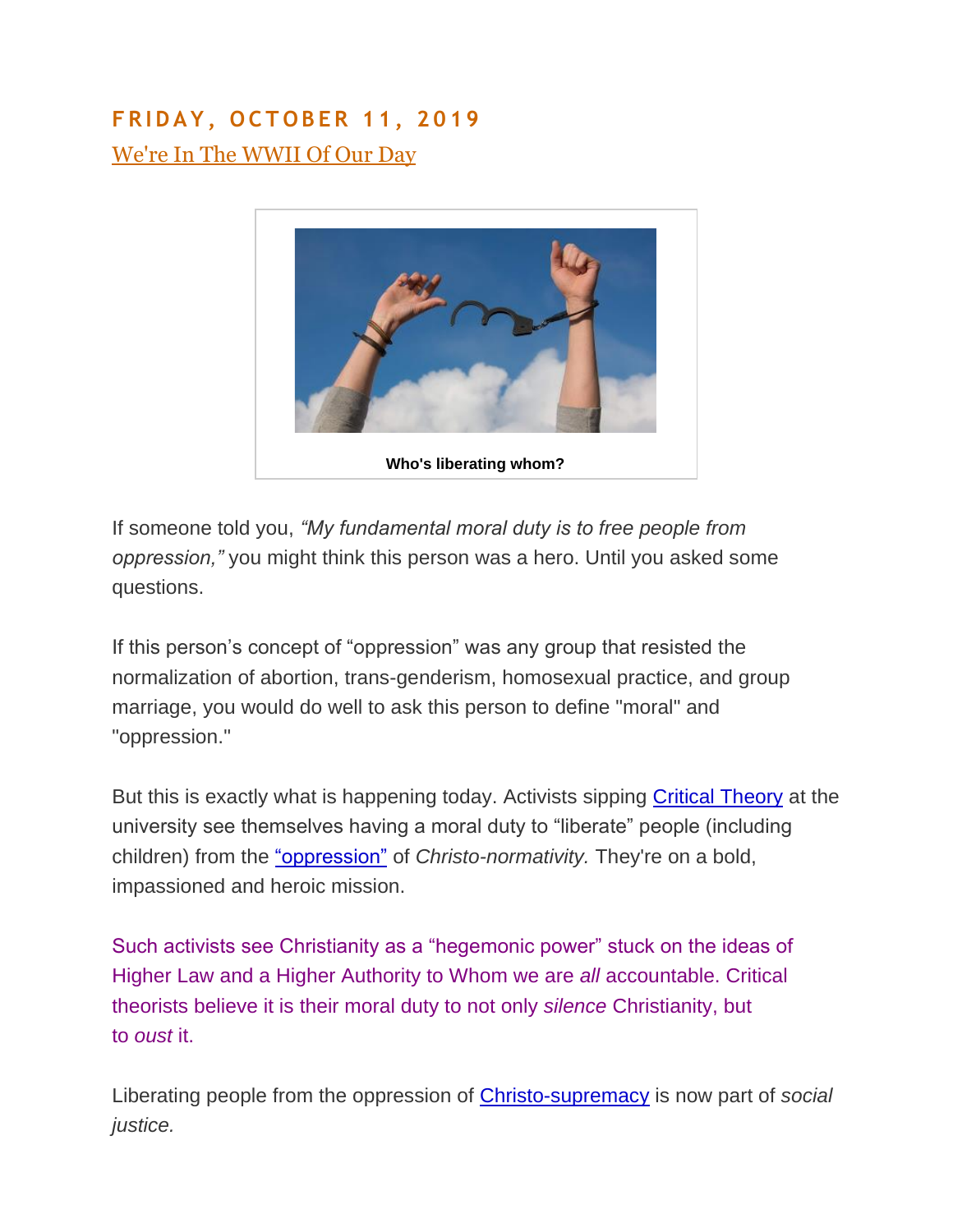Who can be opposed to social justice? Yet the term "social justice" (like the term "oppression") is something other than what Christians think it is. That's because Christians view these words through the lens of Scripture, while "Social Justites" [my term] view these words through the lens of Critical Theory. These are two radically different lenses!

Critical Theory activists are fighting Christianity in the name of "justice," and many are out to win this war at any cost, even if it means imposing *their* norms on everyone else *by force.* This is the great irony.

What can we do to counter C.T.?

My short answer is what the Mother of Jesus told the servants at the wedding where the wine ran out: *"Whatever He tells you to do, do it."*

We need a lot of water-changed-to-wine miracles right now.

As for myself, I'm [training teachers](https://biblicalworldview.com/training) how to help students view all subjects in the context of a biblical worldview. *I believe children can't be wholly educated without this skill, and teachers can't wholly educate children without it.* I'm in the liberation business, too. Setting kids free through Truth. (Want some help? [Contact me.](https://biblicalworldview.com/contact-1)). But my work is a drop in a very large ocean.

What is the Lord telling *you* to do? What's the "plow" He has put into *your* hand?

If you don't have a ready answer, pause and give it some prayerful consideration. It's serious business.

#### **We're in the WWII of our day.**

If you think my case is overstated, read David Horowitz's well-documented *book Dark Agenda: The War to Destroy Christian America.* Horowitz is a selfdescribed agnostic Jew. He was formerly a leader of far-left activists, until a friend was murdered by the people Horowitz was helping. He knows whereof he writes. It's helpful to view the war from the perspective of a former insider.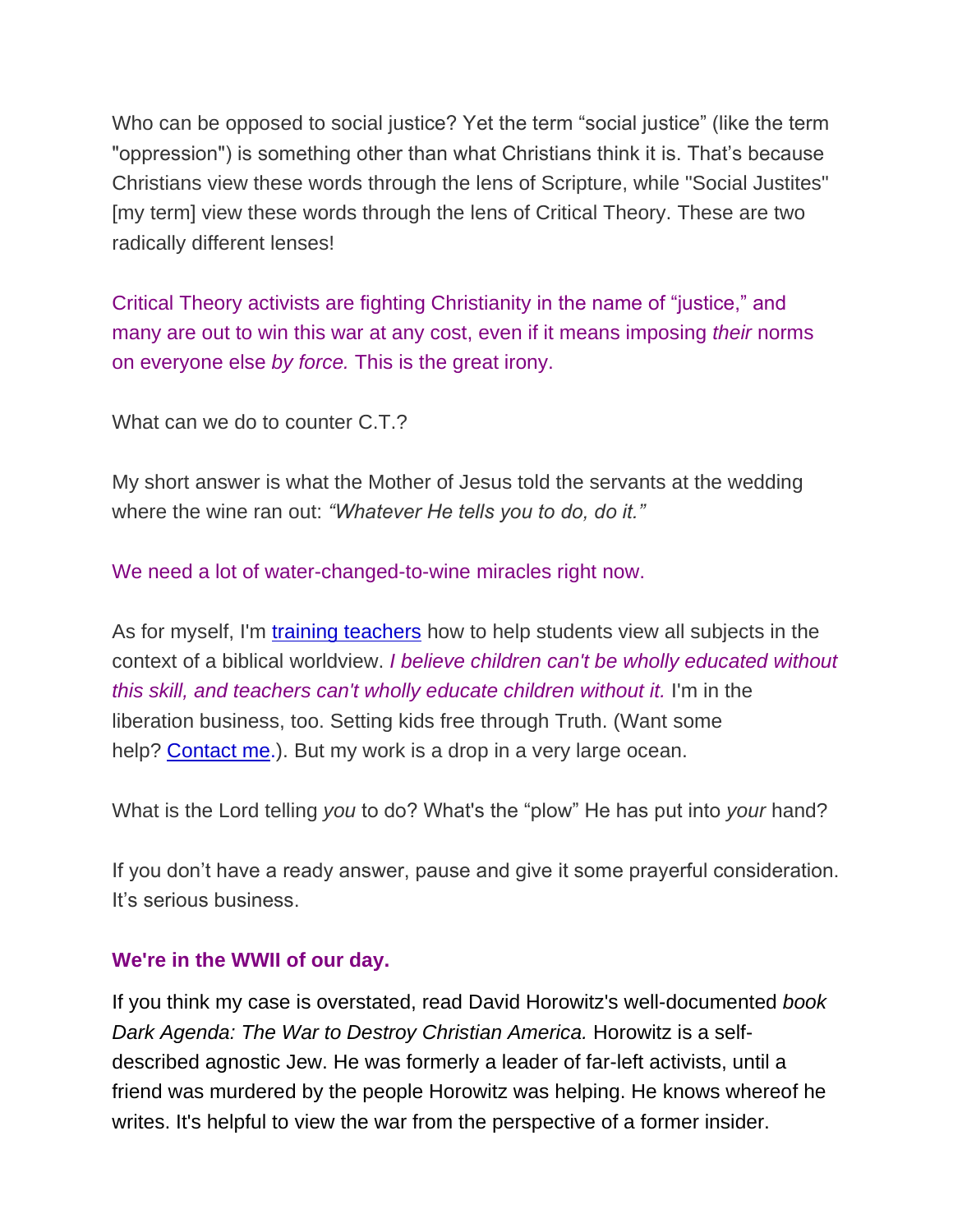## **F R I D A Y , O C T O B E R 1 8 , 2 0 1 9**

[Racist Mathematics](https://biblicalworldviewmatters.blogspot.com/2019/10/racist-mathematics.html)



The ruinous effects of [Critical Theory](https://biblicalworldviewmatters.blogspot.com/2019/09/critical-theory.html) are personal for me. I was born in Seattle, Washington, where in recent years I have watched the transmutation of a beautiful city that I was once proud to show off to visiting friends. Today, downtown Seattle is an ugly, failing and dangerous place I don't want to visit myself, even in the middle of the day.

To get an idea of how embedded Critical Theory is in the Seattle establishment, I invite you to examine how K-12 mathematics is approached by the Seattle Public Schools.

A school document dated August 20, 2019, describes the "Math Ethnic Studies" program for Seattle K-12 students (yes, including Kindergarten). The themes of the program come under such headings as "Power and Oppression" and "History of Resistance and Liberation." It doesn't take a rocket scientist to see Critical Theory here.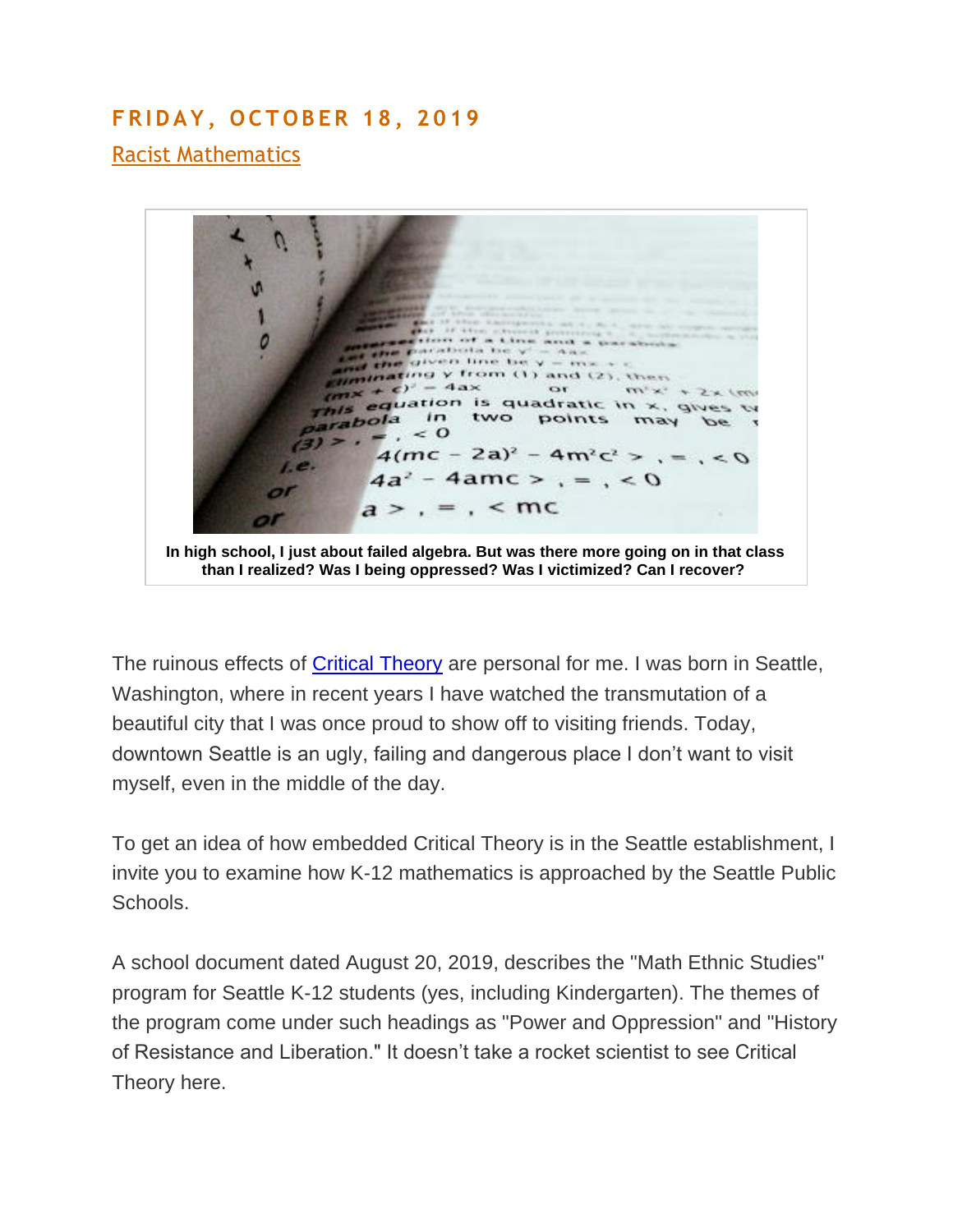This document includes the following:

- The students will be able to identify *"how math has been and continues to be used to oppress and marginalize people and communities of color."*
- The students will understand how "Western" mathematics has been used as a means of power and oppression.
- The students will explain how math "dictates economic oppression."
- Students will discuss essential questions such as: *"Who holds power in a mathematical classroom"* and, *"When has math been used historically to resist and liberate?"* and, *"Who gets to say if an answer is right?"* and, *"How can we use math to measure the impact of activism?"*

It's clear who the oppressors are: Western Whites.

Public school students of *all* ages are a captive audience, increasingly subject to the Critical Theory agenda on *many* levels.

But why aren't parents, teachers, pastors and civil leaders crying "foul?"

Either they: 1) don't know what's going on, 2) are afraid to say anything, or, 3) don't know how to say what needs to be said or to whom to say it. God help us.

Rod Dreher, author of *The Benedict Option*, had a few choice words about the Seattle Public Schools math program in a recent post titled, "Woke Math In Seattle." In this post, Dreher makes reference to a professor of education at the University of Illinois, Rochelle Gutierrez, who advocates that mathematics is "deformed by Whiteness."

Read Dreher's post [here.](https://www.theamericanconservative.com/dreher/woke-math-in-seattle/) It includes a link to the entire **racist mathematics** document referenced above. (Yes, it's blatant racism.)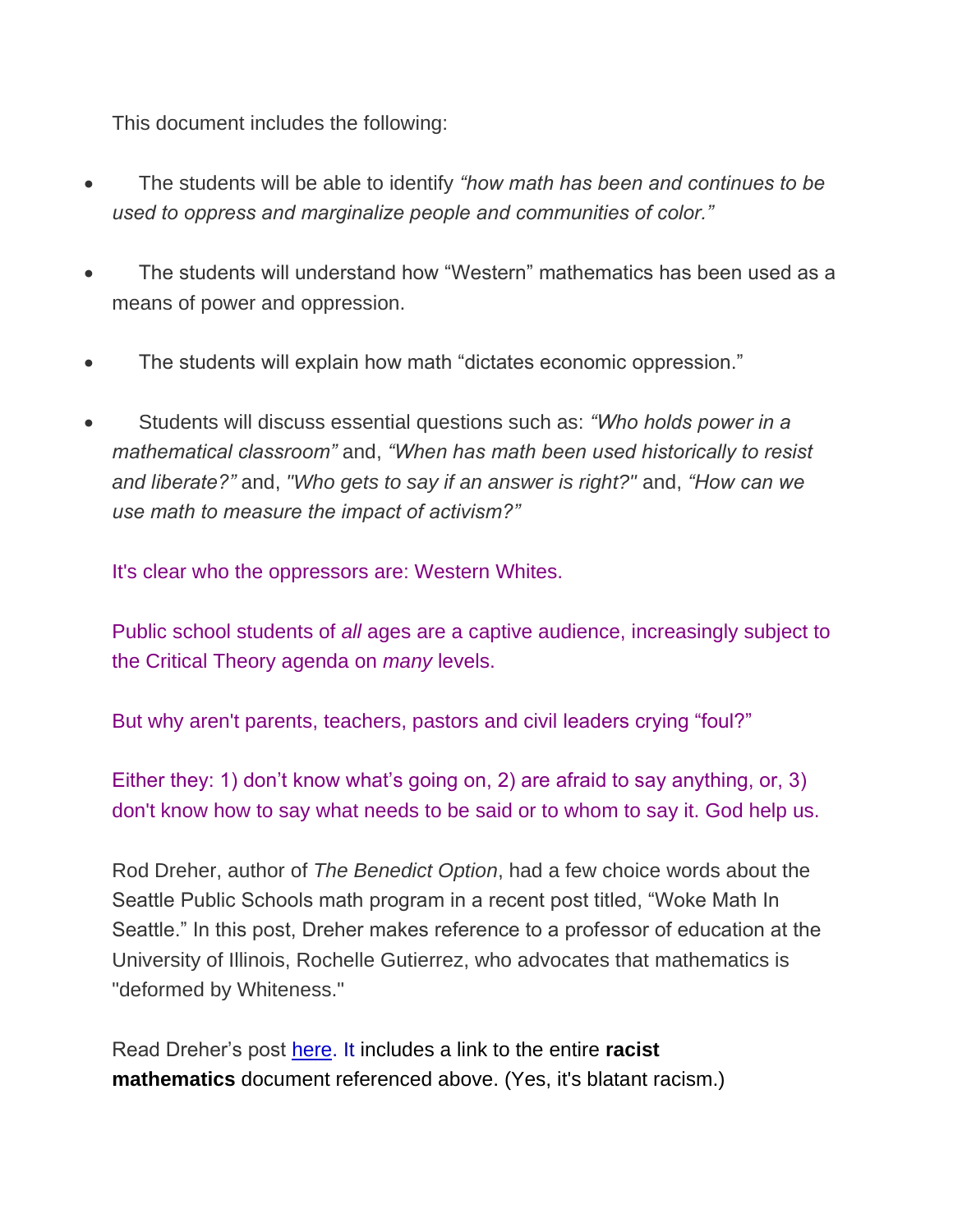### **F R I D A Y , O C T O B E R 2 5 , 2 0 1 9**

#### [Unoppressed Sexual License](https://biblicalworldviewmatters.blogspot.com/2019/10/unoppressed-sexual-license.html)



No introduction to [Critical Theory](https://biblicalworldviewmatters.blogspot.com/2019/09/critical-theory.html) would be complete without mentioning Herbert Marcuse, one of the original members of the Frankfurt School, who came to America in the 1930s. He taught at the University of California San Diego, and met his Maker in 1979 (which must have been quite a shock).

Marcuse dedicated himself to the "dispersed disintegration" of social systems. The social system that Marcuse was especially committed to "disintegrating" was the American system.

Marcuse sought to disintegrate the Christian norms of sexual behavior held by most Americans prior to 1960. *Can there be any quicker and more effective way to disintegrate the entire social system of a nation than through unrestrained lust?*

Marcuse's 1955 landmark book, *Eros and Civilization,* became the guiding document for the "sexual revolution" of the 1960s. He invented the slogan, "Make Love, Not War."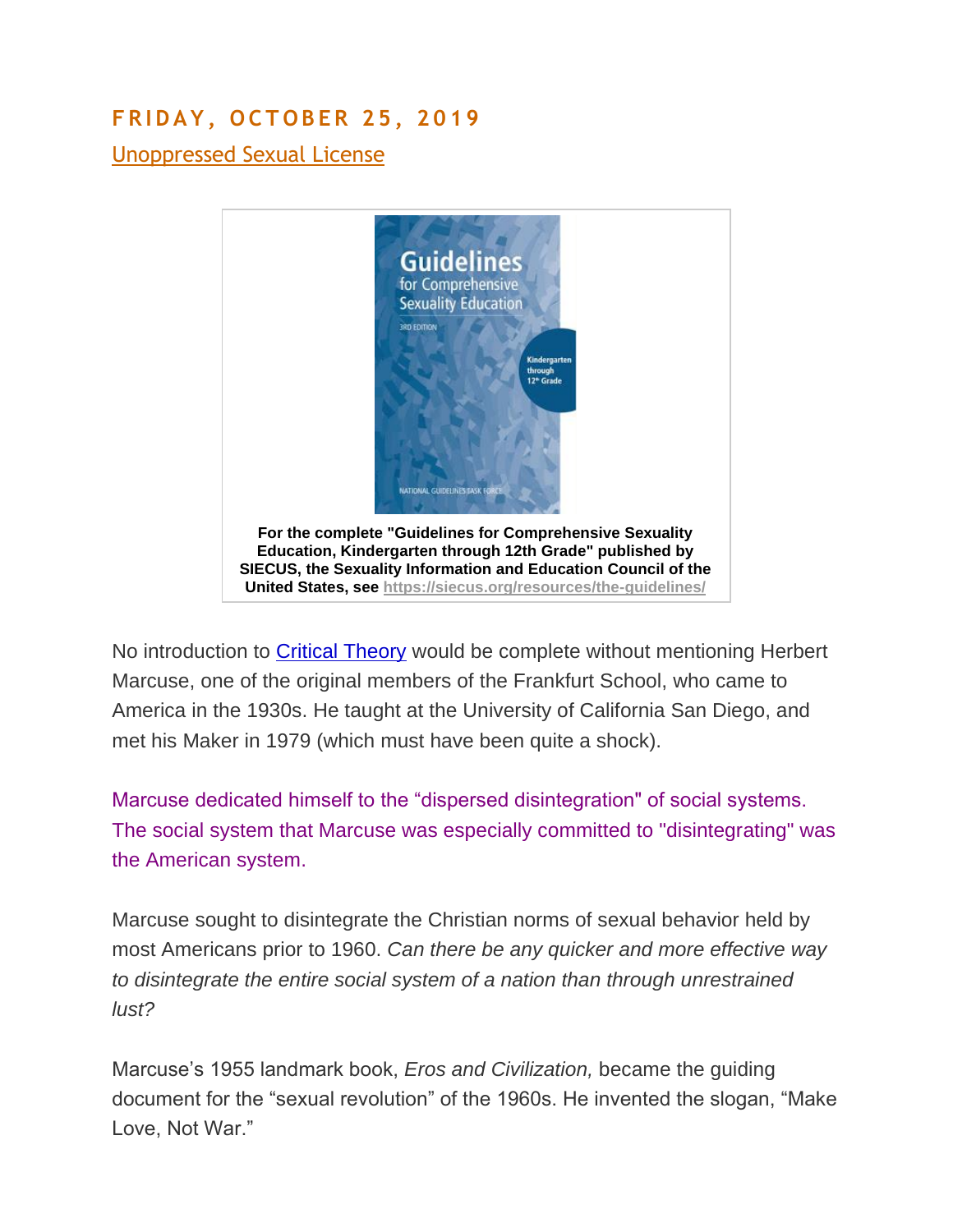Marcuse provided intellectual cover for **unoppressed sexual license.** University students ate it up, of course. His message was happily received by the youth of the 1960s (who are now leaders in the media, higher education, and the arts). Marcuse was also celebrated by professors, who were drunk on Critical Theory, too. Herbert Marcuse was (and remains) a Critical Theory super-hero.

The flood of pornography since the mid-1950s, the constant barrage of sexual messages in soap and automobile ads, and the normalization of "shacking up" we see today are the tip of the iceberg.

What is taking place now in public K-12 schools behind classroom doors with respect to "comprehensive sexuality education" needs to be looked square in the face by Christian parents who send their children to state schools.

The normalization of homosexuality and transgenderism are but two areas targeted in government schools. Other aspects of human sexuality that are "normalized" for very young children through public education (starting in Kindergarten) need to be exposed, and this exposure is not difficult to do.

One just needs to know the *Guidelines for Comprehensive Sexuality Education: Kindergarten—12th Grade,* published by SIECUS, the Sexuality Information and Education Council of the United States.

Recently, Dr. Josh Mulvihill exposed thirty-two SIECUS "guidelines" in the [Renewanation Review Magazine.](https://www.renewanation.org/post/understanding-the-missionary-zeal-of-sex-saturated-schools) Read them below:

#### *For children ages five to eight (kindergarten to second grade):*

Some people are homosexual, which means they can be attracted to and fall in love with someone of the same gender. (p. 29)

Love means having deep and warm feelings about oneself and others. (p. 36)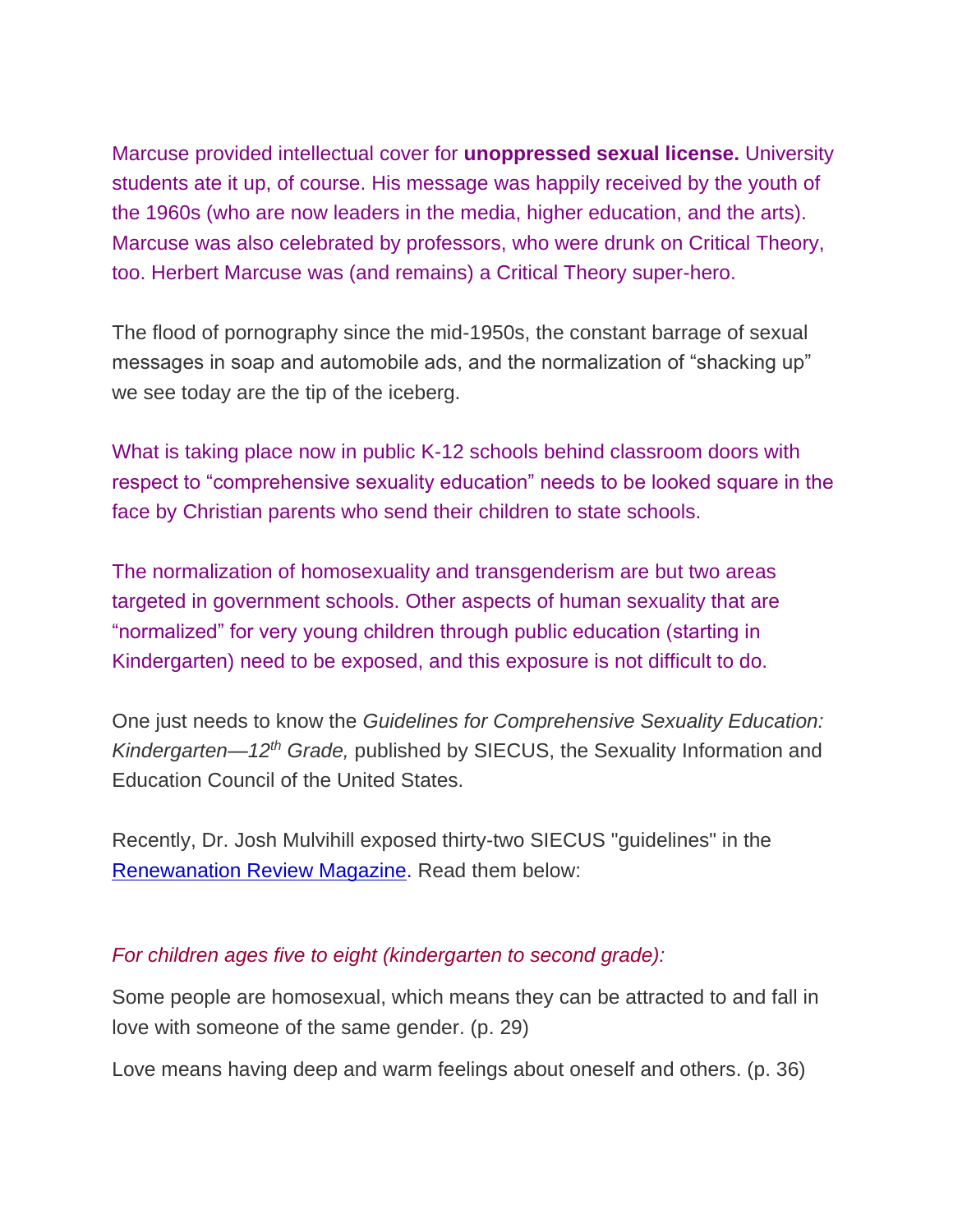Many people live in lifetime committed relationships, even though they may not be legally married. (p. 39)

People who are married or committed to each other may get divorced or break up if they decide they do not want to be together anymore. (p. 39)

Touching and rubbing one's own genitals to feel good is called masturbation. (p. 51)

Some boys and girls masturbate, and others do not. (p. 52)

Some people may expect or demand that boys and girls behave in certain ways, but this is beginning to change. (p. 72)

#### *For children ages nine to twelve (third to sixth grade):*

Sexual orientation is just one part of who a person is. (p. 29)

People of all sexual orientations can have relationships that are equally fulfilling. (p. 29)

Gender identity refers to a person's internal sense of being male, female, or a combination of these. (p. 31)

Children may have a mother, a mother and a father, two mothers, two fathers, or any other combination of adults who love and care for them. (p. 34)

Sexual feelings, fantasies, and desires are natural. (p. 51)

Many boys and girls begin to masturbate for sexual pleasure during puberty. (p. 52)

The belief that all people of the same gender should behave the same way is called a stereotype. (p. 72)

#### *For children ages twelve to fifteen (seventh to eighth grade):*

Many scientific theories have concluded that sexual orientation cannot be changed by therapy or medicine. (p. 30)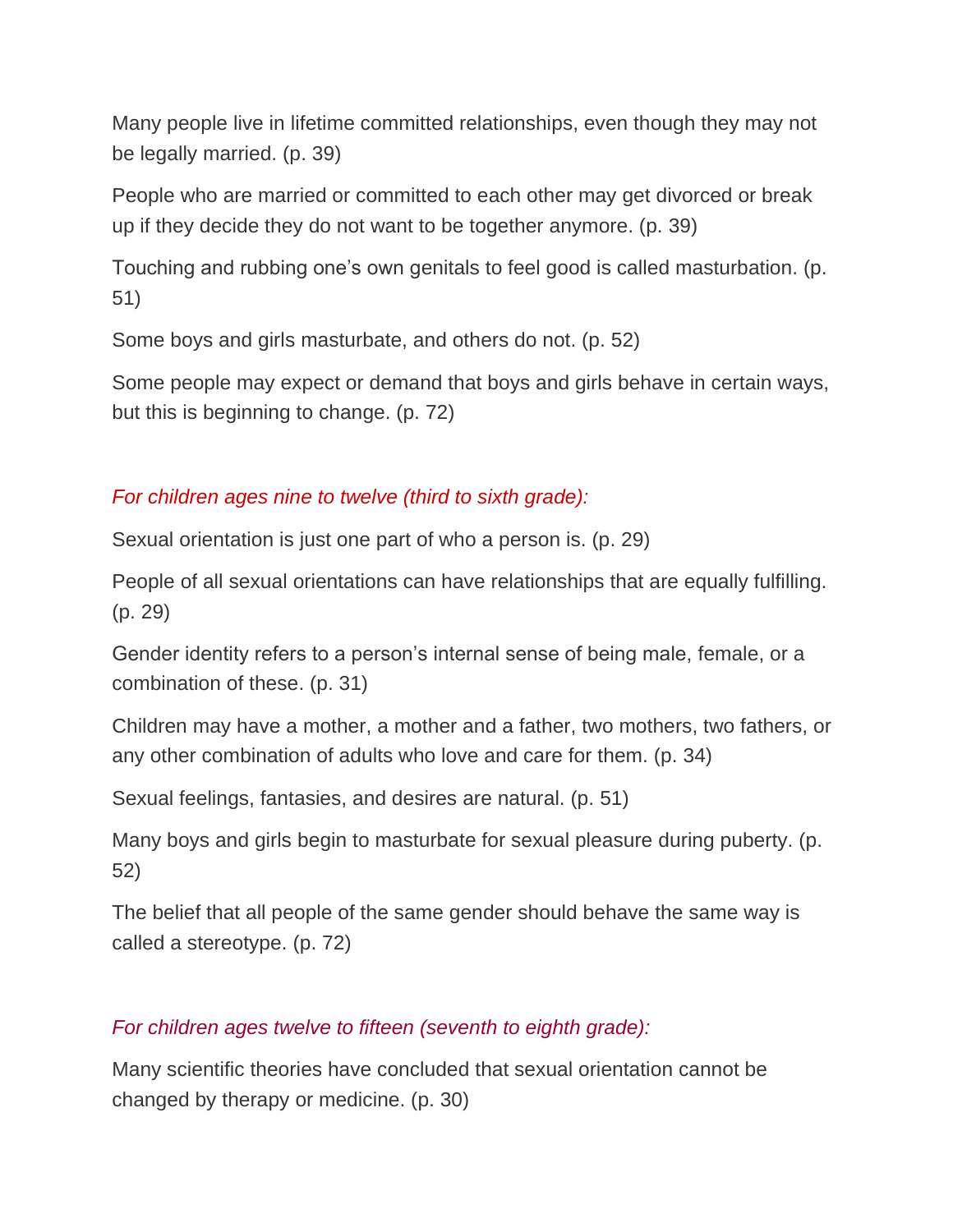There are organizations that offer support services, hotlines, and resources for young people who want to talk about sexual orientation. (p. 30)

Some Internet sites offer gay, lesbian, bisexual, and heterosexual individuals the opportunity to join a community and find friendship and support. (p. 30)

The origin of people's gender identity is not known. (p. 31)

Some transgender individuals may take hormones or have surgery to alter their bodies to better match their gender identity. (p. 31)

Marriage is a legal contract between two people and the state. (p. 39)

Two people who live together without being married can have the same commitment and responsibility toward one another as married people. (p. 39)

Some agencies specialize in working with young people and provide services for teenagers that do not require parental permission, are confidential, and cost little to no money. (p. 49)

There are many ways to give and receive sexual pleasure without having intercourse. (p. 54)

In most states, young people can get prescriptions for contraception without their parents' permission. (p. 59)

Individuals should be allowed to make their own choices about appropriate roles for themselves as men and women. (p. 72)

#### *For children ages fifteen to eighteen (ninth to twelfth grade):*

Sexual orientation is determined by a combination of a person's attractions, fantasies, and sexual behaviors. (p. 30)

A person may accept his/her family's values and not always agree with all of them. (p. 43)

Communication about sexual feelings, desires, and boundaries can improve sexual relationships. (p. 46)

Many teenagers have had sexual intercourse, and many have not. (p. 54)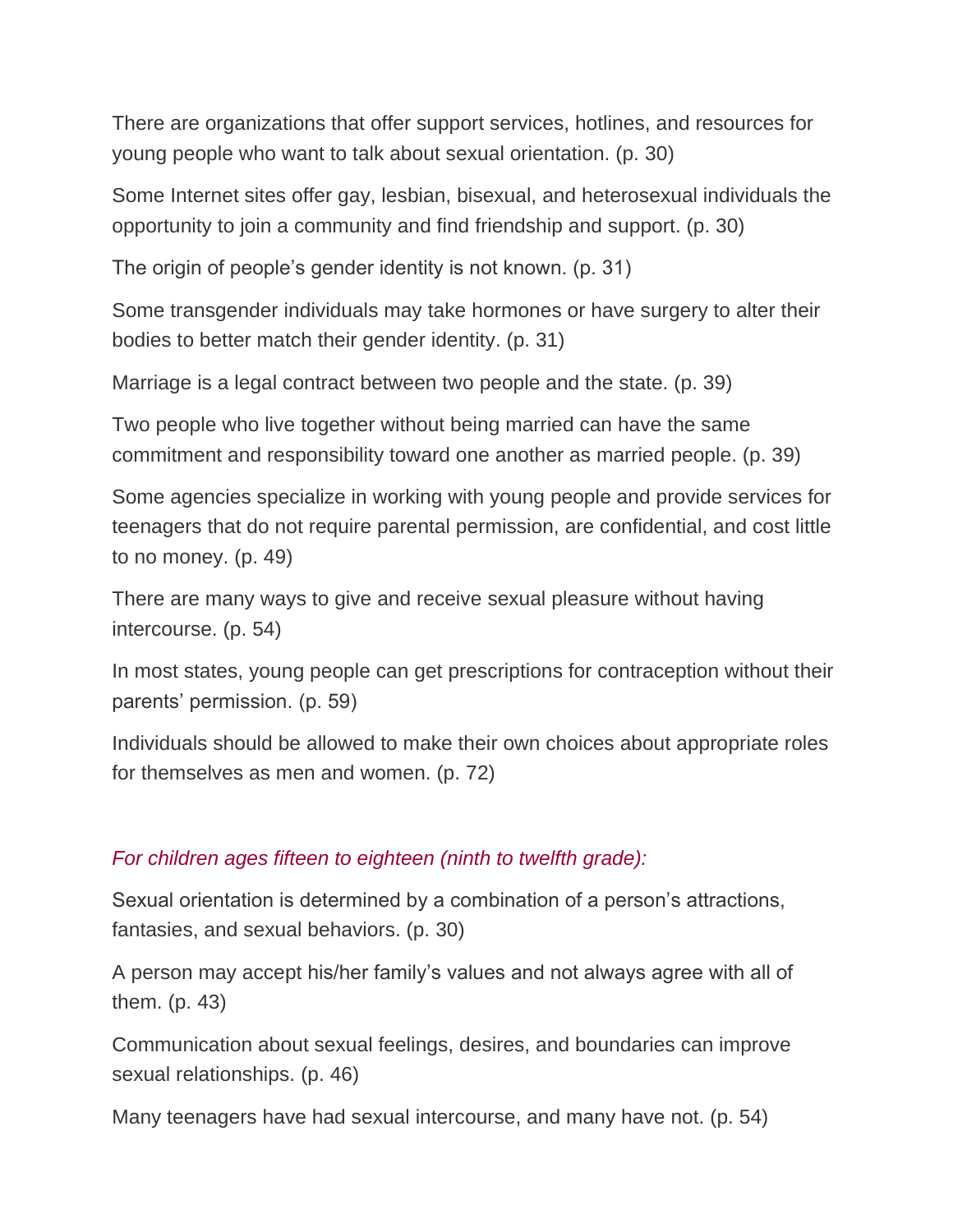Some people use erotic photographs, movies, art, literature, or the Internet to enhance their sexual fantasies when alone or with a partner. (p. 56)

Emergency contraception is a high dose of birth control pills that when taken shortly after vaginal intercourse can prevent pregnancy. (p. 60)

Gender role stereotypes are harmful to both men and women. (p. 73)

#### Read enough?

What do you want your children/grandchildren to consider "normative" in the area of sexuality? What will the word "marriage" mean to them? Or, "family?"

What will their friends consider normal?

Why aren't parents protesting *en masse?* Why aren't parents staging united protests by keeping their children home *en masse*, for the purpose of sending an unmistakable message to the powers that be?

This was done last spring in Great Britain, at a government school where 80% of the student body was kept home by protesting parents who put a stop to the insanity—at least temporarily.

Who those parents were, will interest you.

Next week.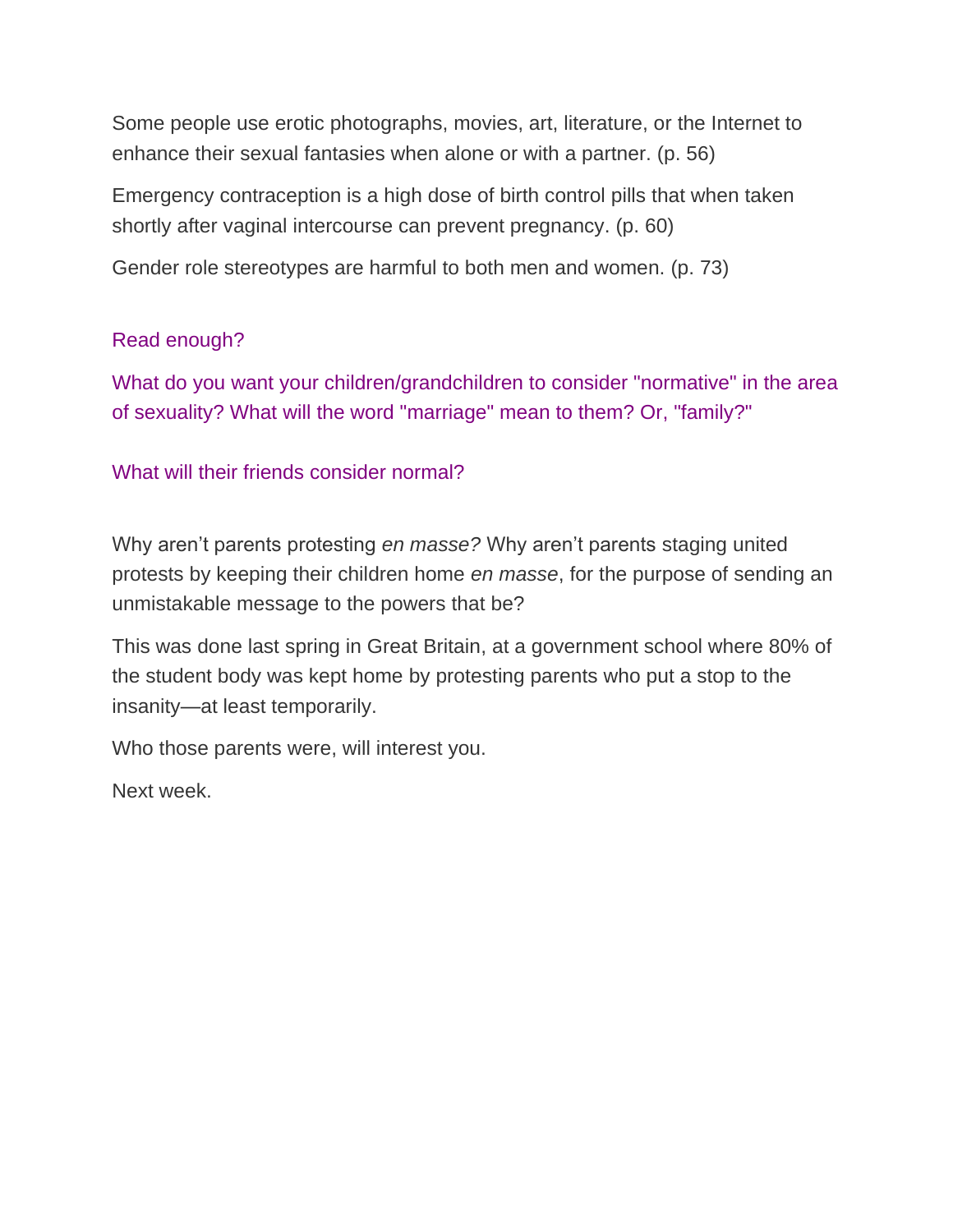## **FRIDAY, NOVEMBER 1, 2019** [Is "Christian Activist" An Oxymoron?](https://biblicalworldviewmatters.blogspot.com/2019/11/is-christian-activist-oxymoron.html)



Last March, a school in [the city of Birmingham, England, s](https://1.bp.blogspot.com/-Ic1UJzvO_Xo/Xac13MBURxI/AAAAAAAAIXM/55bkBU96X3s5jGh98GlLndmBTC7JkP_kQCLcBGAsYHQ/s1600/CA%2Bflag.JPG)uspended its LGBT lessons after *80% of the pupils were kept home by their parents in protest.* Hundreds of parents kept their kids home. *Hundreds.* Click here: [https://youtu.be/XYhrwkE6Gaw.](https://youtu.be/XYhrwkE6Gaw)

Most of these parents were Muslim, because the school is in a largely Muslim neighborhood of Britain.

What about schools in largely Christian neighborhoods of the USA? Why are *Christian parents* not protesting the activist policy of allowing boys to use the girls' bathrooms or shower rooms, and vice-versa? What about the activist practice of normalizing same-sex "marriage" by reading *Heather Has Two Mommies* to the class?

85% of Christian parents in the US send their children to state schools. That's enough to shut the madness down..*.but just for a temporary "suspension."*

That's because, as in Birmingham, the head will still be attached to the body, and herein lies the problem: *head transplants are revolutionary, and today's*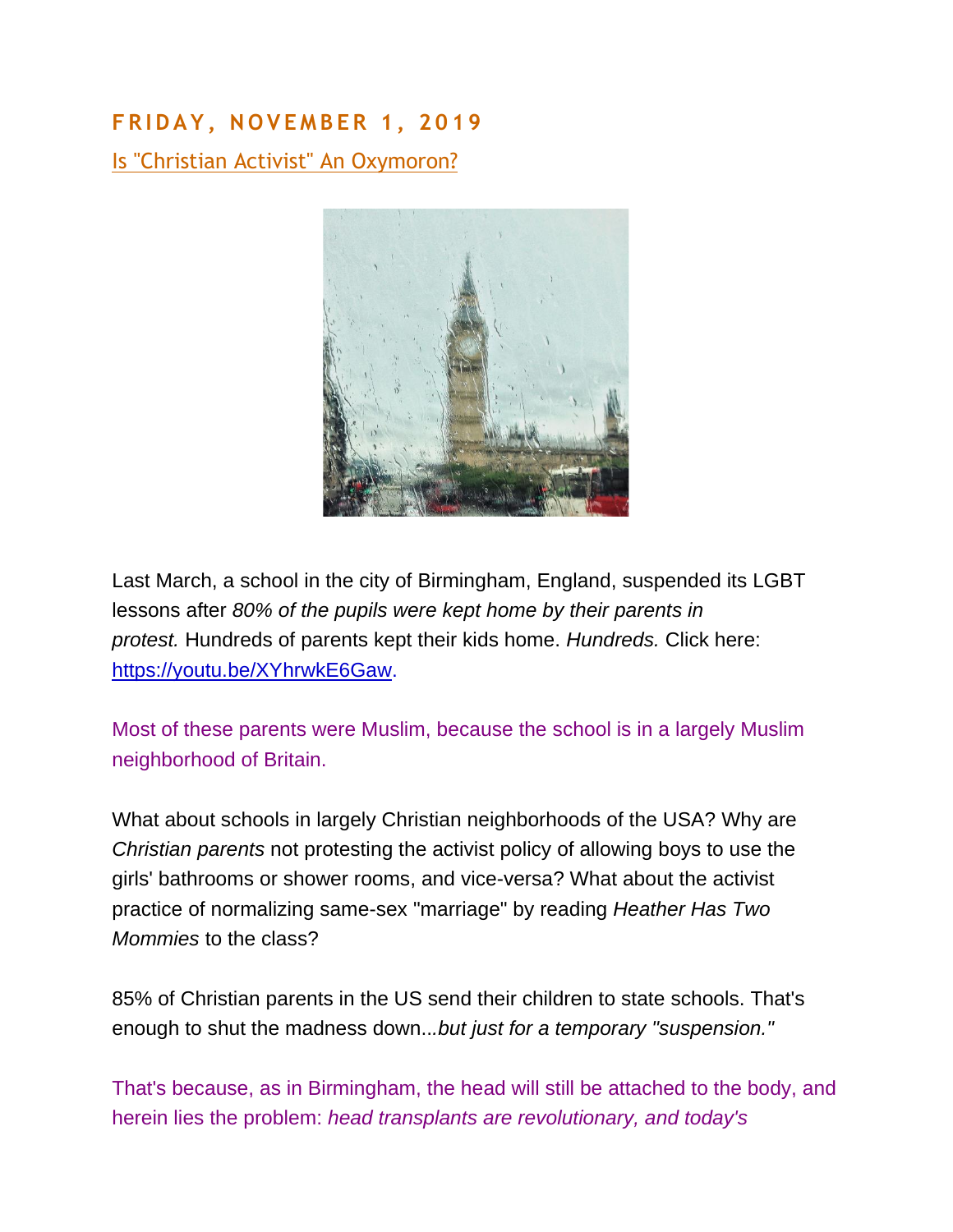*Christians are no more postured and prepared for revolution than the Jews of 1930 Germany were.*

Several states now have *mandated* "LGBT history" courses in their schools. It's the nose of the proverbial camel under the tent.

The only effective parental "protest," at this point, is to take the kids out not for a day, not for a week, or for a month, but to take them out for good, *en masse.*

This will be a challenge for Christian families that cannot afford the tuition of Christian schools, and are unable to homeschool. Church-based, qualitycontrolled homeschool co-ops might provide an answer (more on this later).

As for Christian parents having children in state schools, why not organize a "kidout," like the Muslims did in Great Britain? Would the 1st week of March, 2020, work?

Christ-followers *could* become majority voting members of school boards, if they got organized and campaigned together, with churches supporting.

Christian teachers in state schools *could* be activists *inside* the system, if they got organized. Afraid? Real courage is never the absence of fear, but taking action in spite of it.

Or, **is "Christian activist" an oxymoron** in your mind? Was Jesus the Tableflipper an activist? Did He get crucified for His silence? His disciples were familiar with jails for a reason, and many disciples have shared that familiarity since. Would you?

*Activism is the only language [Critical Theorists](https://biblicalworldviewmatters.blogspot.com/2019/09/critical-theory.html) understand.*

Can we get organized?

Let's learn something from the German Jews.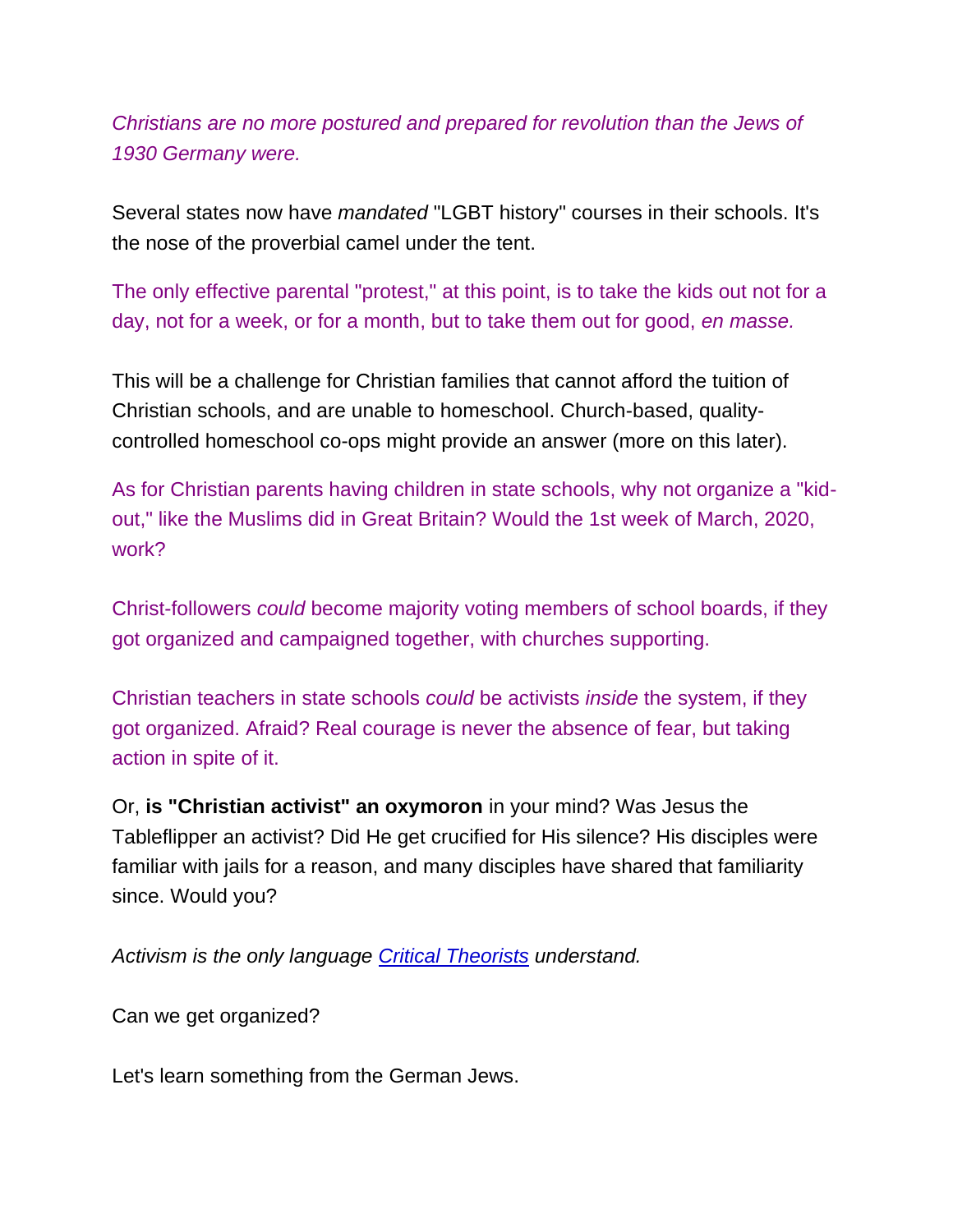

If you want to know where state schools are headed in regard to [Marcuse's](https://biblicalworldviewmatters.blogspot.com/2019/10/unoppressed-sexual-license.html) [goal](https://biblicalworldviewmatters.blogspot.com/2019/10/unoppressed-sexual-license.html) to disintegrate Christian norms of sexual behavior in the US, watch what is happening in California.

For decades, California has been the trend-setter of the nation for social issues. But the "comprehensive sexuality education" push isn't just a "California thing." It's all across the nation.

And it's not just about LGBTQ+. It's about *much* more.

For one pastor's search to find out what is going on in his community with respect to "comprehensive" sex ed, and the stunning array of things he uncovered, this is *must viewing:*

[https://www.nordskogpublishing.com/no-opt-out-allowed-the-california-sex-ed](https://www.nordskogpublishing.com/no-opt-out-allowed-the-california-sex-ed-indoctrination/)[indoctrination/](https://www.nordskogpublishing.com/no-opt-out-allowed-the-california-sex-ed-indoctrination/)

The video is about 30 minutes long, for good reason. It goes into original sources, shows illustrations from textbooks, and includes actual undercover video of training sessions for teachers and administrators by ACLU lawyers.

It is well worth your time to view.

Take a half hour to get educated, even if you don't have kids in a state school.

We *all* have a big stake in this.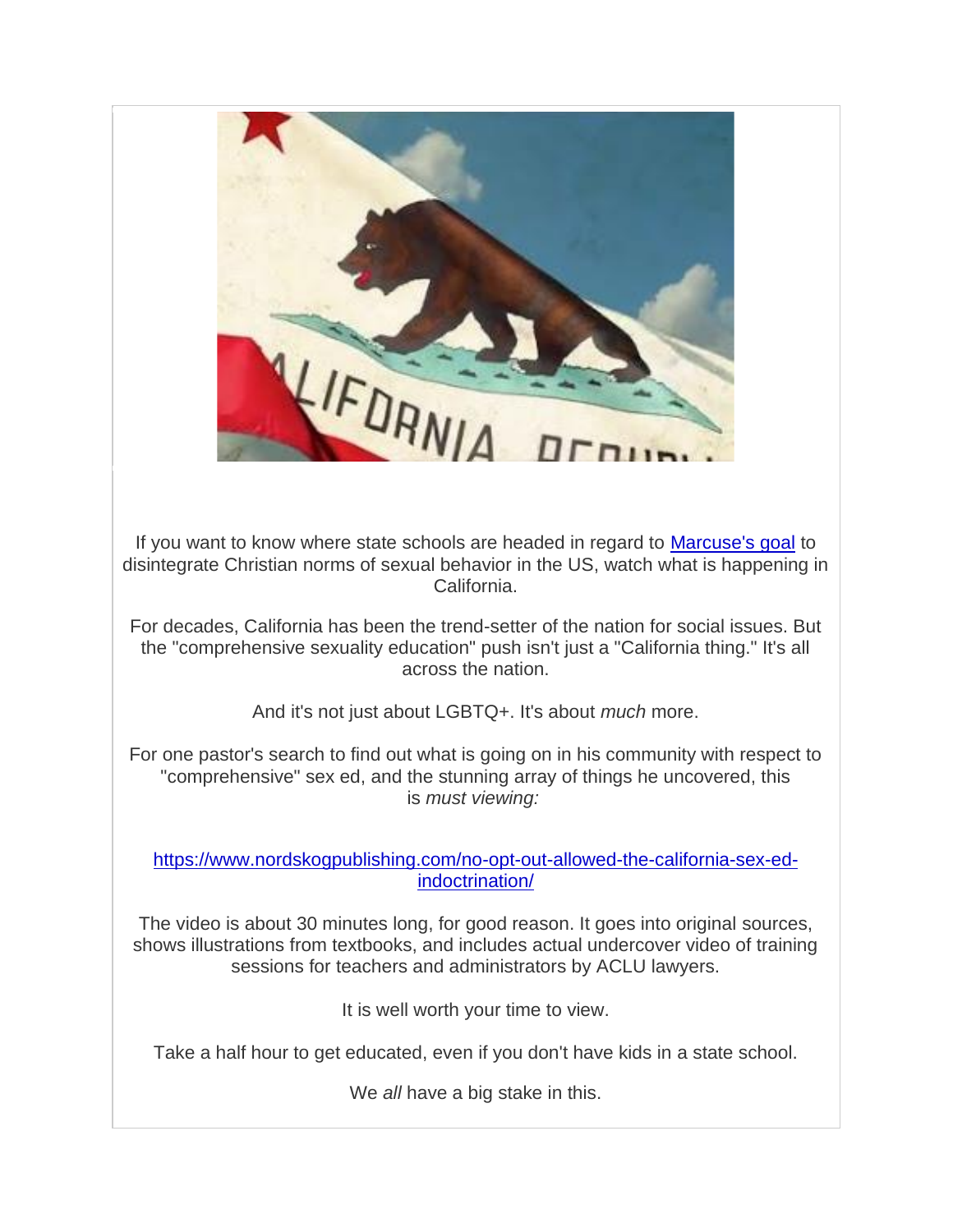## **F R I D A Y , N O V E M B E R 8 , 2 0 1 9 [History-Turning Pivot Points](https://biblicalworldviewmatters.blogspot.com/2019/11/history-turning-pivot-points.html)**



A friend e-mailed: *"This is what people say to me: 'Why is the sin of homosexuality treated as so much more offensive than other sins? Someone is gay. Another is a drunkard. Another flirts with women who aren't his wife…Sin is sin. Why is THIS sin so bad?'"*

Yes, sin is sin. But not all sins have the same consequences, or equal ramifications for society.

Homosexuality and transgenderism (not by any choice of Christians) have become **history-turning pivot points** in a power-struggle the likes of which this nation has not seen since the run-up to the civil war.

Christians have not made homosexuality the powerplay grenade it is. Rather, homosexual activists and their facilitators have done so through shaming, intimidation, and punitive measures against those who don't capitulate to their demands.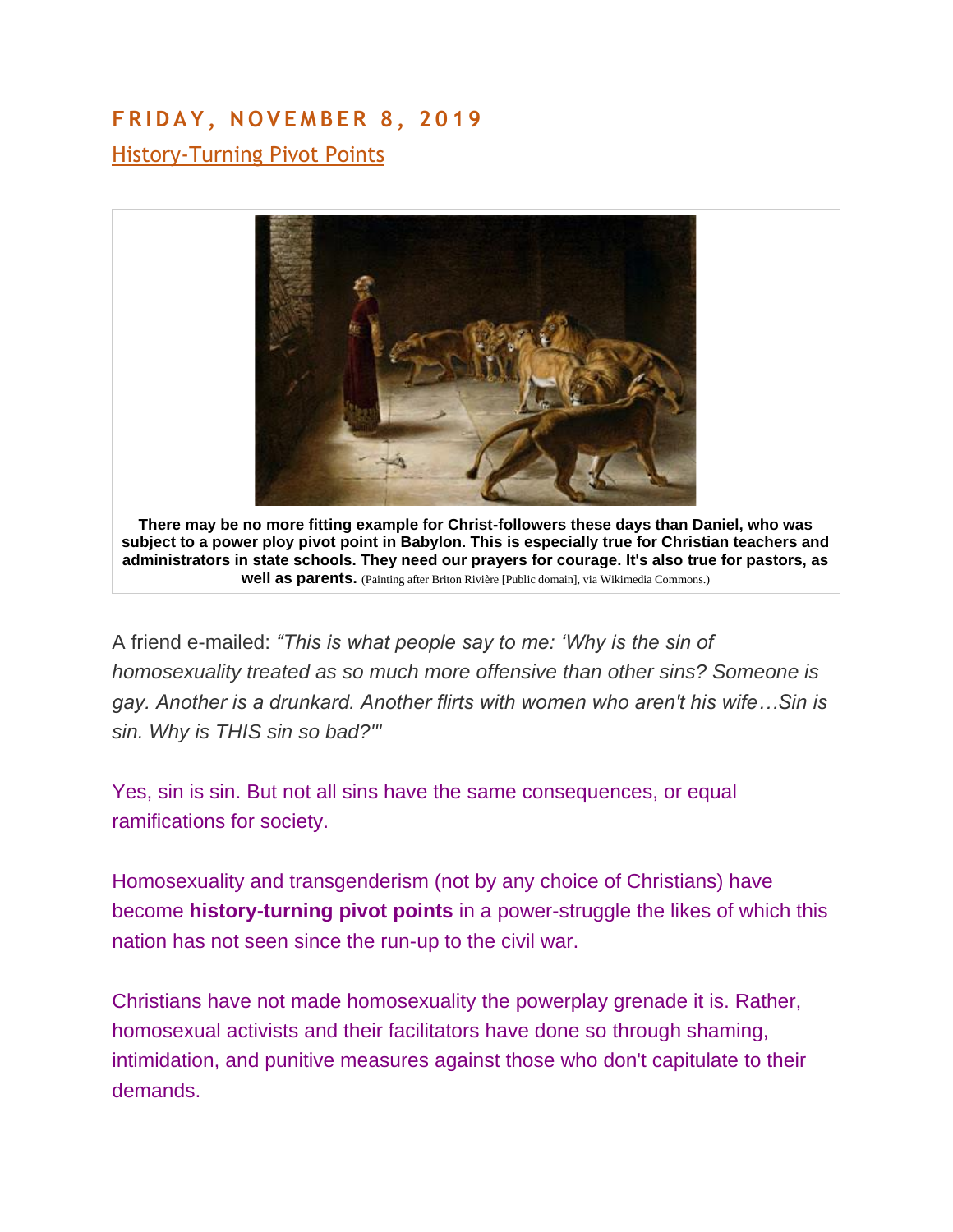CNN featured contenders for the Democrat nomination for President where a candidate was asked if he thought "religious colleges, churches, and charities, should lose their tax-exempt status if they oppose same-sex marriage."

The candidate instantly declared, "yes," and forthwith came resounding audience applause. No candidate took exception.

Albert Mohler summarized the incident this way: *"Beto O'Rourke and virtually every other candidate on CNN's stage handed down an ultimatum: The time is up for conservative Christianity. Anyone who will not join the sexual revolution is an enemy combatant, not worthy of protection nor a voice in the public process…failure to capitulate will result in the coercive power of government to silence you."*

Read Mohler's full account [here.](https://albertmohler.com/2019/10/14/the-cultural-left-bares-its-teeth-an-open-threat-to-churches-and-christians-who-hold-to-biblical-conviction)

*What would happen if states no longer approved Christian schools as corporations because of policies on homosexuality or transgenderism?* The doors of many Christian schools would close. Churches next. Those staying open will declare Scripture doesn't *really* teach that homosexual behavior is sin after all.

If you think closing doors is bad, consider what will soon be acceptable punishment for citizens of Great Britain who are found guilty of "intolerance" toward homosexuality and transgenderism starting January 1, 2020. Jail time. [Check it out here.](https://www.dailymail.co.uk/news/article-7577477/Now-trans-gay-hate-crime-mean-SIX-months-jail-judges-ordered-crack-down.html?fbclid=IwAR2aCix6mm6D3TtaZmyOd07bxAukMuq1dSSFZMCBUDhKeby6v_BWm_Ld2X0)

Have you heard anyone proposing jail time for people holding biblical positions on adultery or fornication? No. Because these are not the power ploy pivot points of the hour.

Daniel understood power ploy pivot points, and he prayed with his window open. *Think about that.*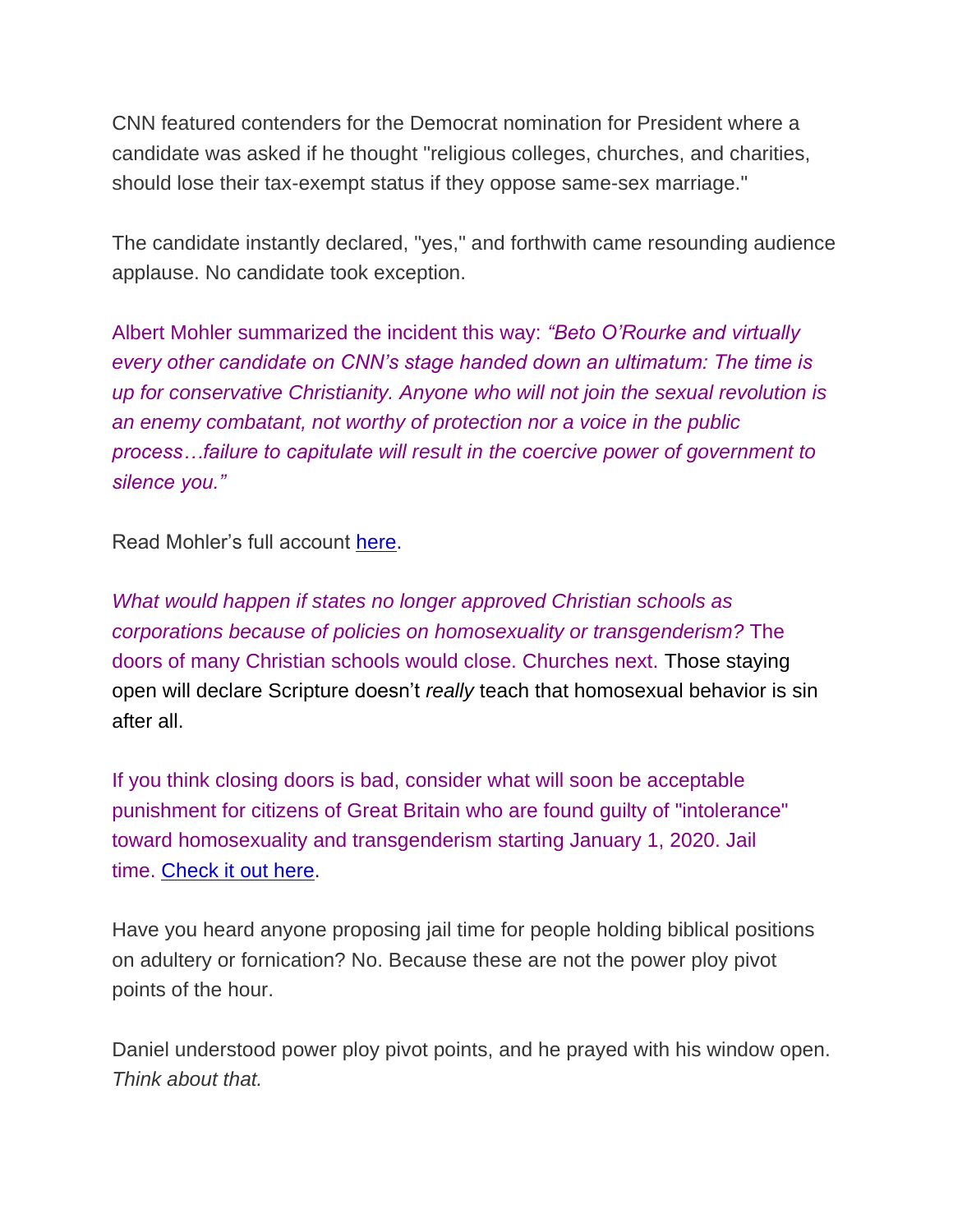As for not re-interpreting Scripture to permit homosexuality, see The Evangelical Covenant Church's, "God, the Bible, and Human Sexuality: A Response to Revisionist Readings," [here.](https://covchurch.org/embrace/wp-content/uploads/sites/92/2018/08/NPST_Paper-FINAL2-web-updated.pdf)

Piers Morgan, a television personality in the US and the UK, is an "old-guard" liberal. There is much I disagree with Morgan about, but I agree with him on this point: free speech requires an absence of threat, intimidation, or violence as a means of "shutting up the other side." To see a dramatic illustration of the difference between old-guard liberalism and the outworking of Critical Theory in real time, watch this encounter between Morgan and a young man calling for him to be fired because of his contrarian views regarding "100 gender types:" <https://youtu.be/C1roM98Dass>

Come January 1, 2020, it looks to me like Morgan may be running a risk of jail time. Because he is such a high-profile individual, this seems doubtful. But most people don't have Morgan's platform.

Or guts.

Earlier this month, a physician in the UK, Dr. David Mackereth, lost his job because of his beliefs regarding transgenderism. The tribunal that ruled against him said his "belief in Genesis 1:27, lack of belief in transgenderism, and conscientious objection to transgenderism in our judgment are incompatible with human dignity and conflicts with the fundamental rights of others, specifically here transgender individuals." See [https://onenewsnow.com/legal](https://onenewsnow.com/legal-courts/2019/10/28/ruling-in-uk-a-bad-omen-for-bible-believers-ethicist)[courts/2019/10/28/ruling-in-uk-a-bad-omen-for-bible-believers-ethicist](https://onenewsnow.com/legal-courts/2019/10/28/ruling-in-uk-a-bad-omen-for-bible-believers-ethicist)

Pause for a moment and thank God we won the Revolutionary War. But can we maintain our religious freedom?

Not without a lot of Daniels doing hard things very soon.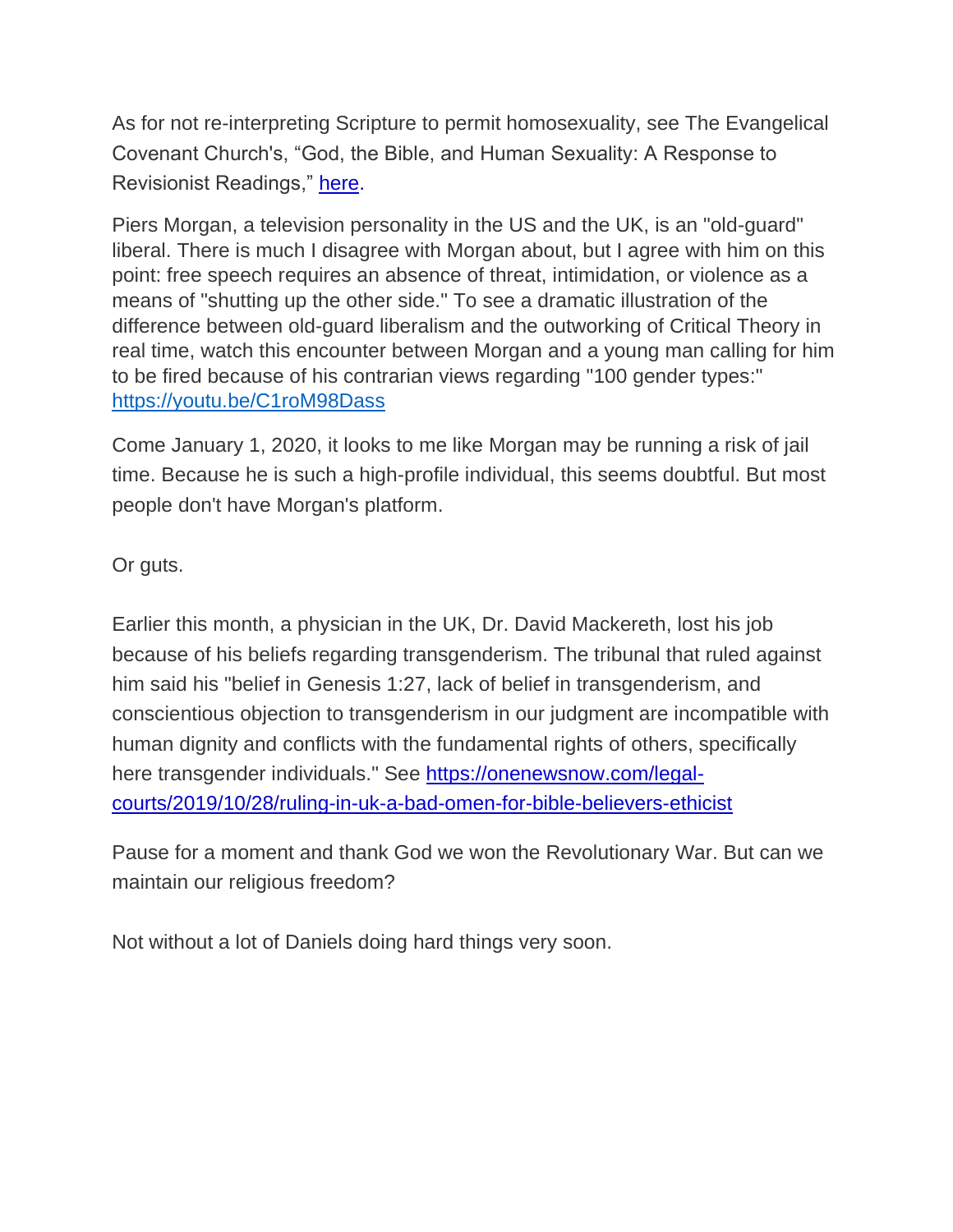## **F R I D A Y , N O V E M B E R 1 5 , 2 0 1 9** [The Notre Dame Address](https://biblicalworldviewmatters.blogspot.com/2019/11/the-notre-dame-address.html)



**Was William Barr's speech a signal to people of Christian faith, for such a time as this?**

Attorney General William Barr, head of the US Department of Justice, recently delivered a speech to the law faculty at the Catholic University of Notre Dame that should be required reading for all US citizens, especially high school students.

**The Notre Dame Address** has caught a lot of artillery shelling. That's a good sign these days. Critical Theorists hate any hint of activism coming from the other side, and criticism is their lifeblood. Being critical is what they live for. It's the heart of the Theory itself: *tearing down whatever can be torn down.*

Critical Theorists believe social "progress" will only occur when traditional norms of moral behavior are torn down to make way for a new social order to arise from the ashes. This requires relentless criticism of traditional moral structures, with the goal of total collapse from within. It's recycled Marxism.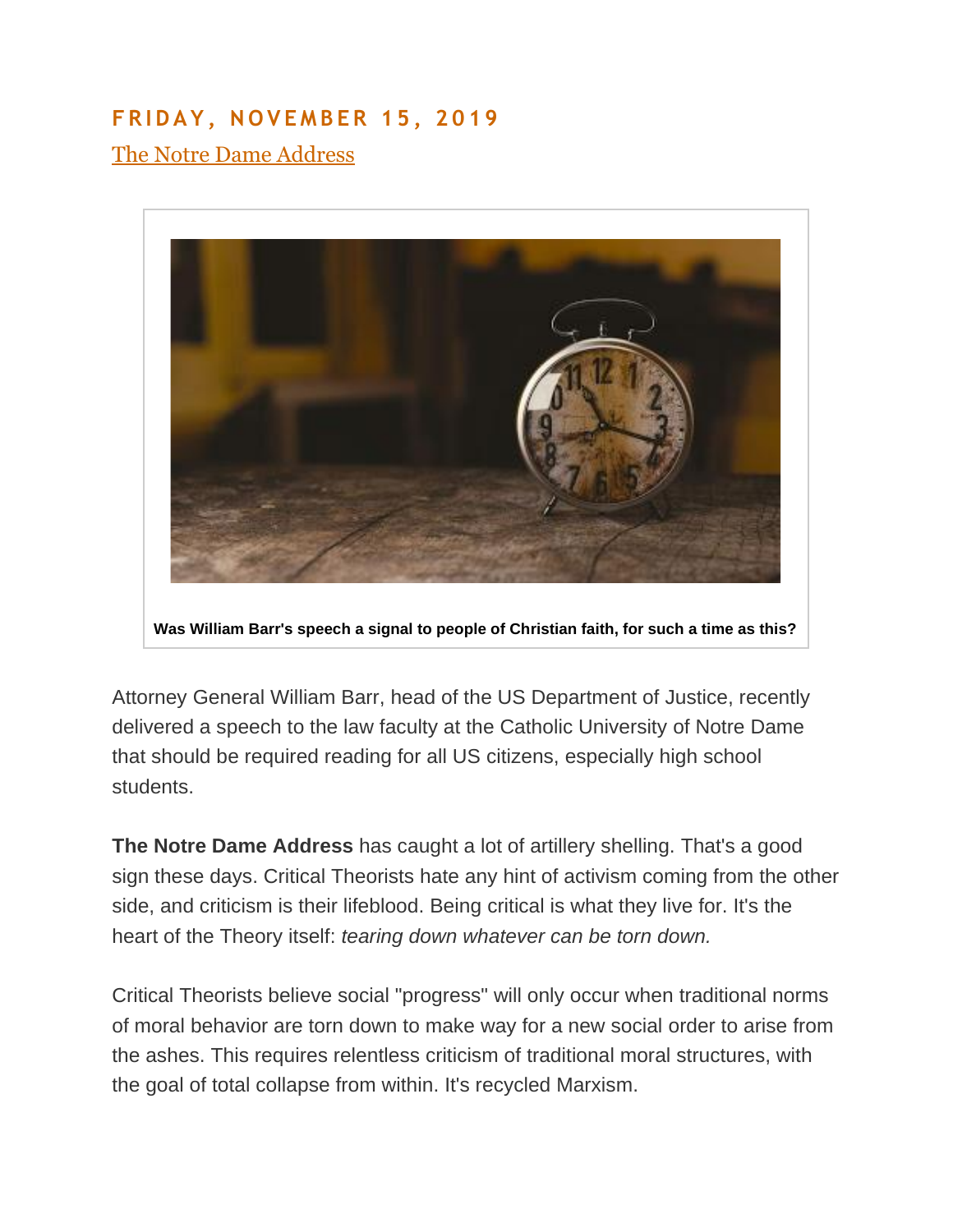Mr. Barr not only explained in plain English what the American "experiment" was all about, but he put his weighty finger on the heart of the present threat of this great experiment failing, making it clear the current DOJ is fighting that threat.

He said: *"I will not dwell on all the bitter results of the new secular age. Suffice it*  to say that the campaign to destroy the traditional moral order has brought with it *immense suffering, wreckage, and misery. And, yet, the forces of secularism, ignoring these tragic results, press on with even greater militancy..."*

He later declared: *"The problem is not that religion is being forced on others. The problem is that irreligion and secular values are being forced on people of faith."*

There's where the current DOJ comes in.

Barr then referred to the schools as "ground zero" in the battle. That's the truth.

Is his speech a signal to people of Christian faith? I suspect it is. I also think this window will not stay open long.

Let's not waste more time. If the next presidential election goes a certain way, we may have five years to act. If it goes the other way, we may have one year.

The Notre Dame Address is not a quick read. I suggest you print it out and read it while taking a long bath, allowing it to soak in slowly.

This speech may turn out to be as timely and significant as Lincoln's at Gettysburg, if people of faith will take Barr's cue:

[https://www.justice.gov/opa/speech/attorney-general-william-p-barr-delivers](https://www.justice.gov/opa/speech/attorney-general-william-p-barr-delivers-remarks-law-school-and-de-nicola-center-ethics)[remarks-law-school-and-de-nicola-center-ethics](https://www.justice.gov/opa/speech/attorney-general-william-p-barr-delivers-remarks-law-school-and-de-nicola-center-ethics)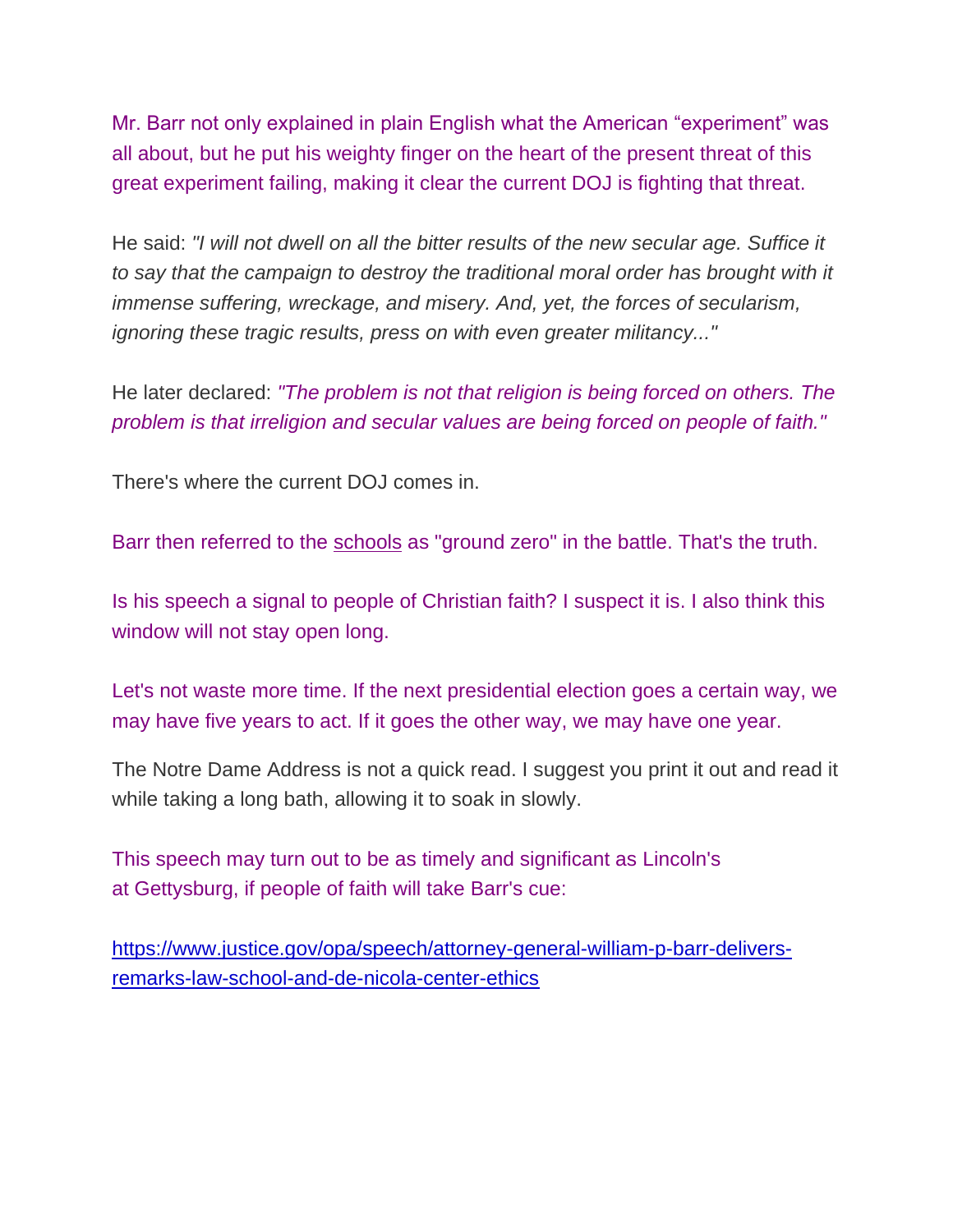## **FRIDAY, NOVEMBER 22, 2019** [Observant Jews Messaging Sleeping Christians](https://biblicalworldviewmatters.blogspot.com/2019/11/observant-jews-messaging-sleeping.html)



In the past month, two compelling pieces have come across my screen written by **observant Jews messaging sleeping Christians** with appeals of urgency.

The first piece was written by rabbi Daniel Lapin, author of *[America's Real](https://www.amazon.com/Americas-Real-Rabbi-Daniel-Lapin/dp/1576736555/ref=sr_1_4?crid=4A9NF0OL4HN6&keywords=rabbi+daniel+lapin+books&qid=1573738679&sprefix=books+by+Rabbi+Daniel+%2Caps%2C212&sr=8-4)  [War.](https://www.amazon.com/Americas-Real-Rabbi-Daniel-Lapin/dp/1576736555/ref=sr_1_4?crid=4A9NF0OL4HN6&keywords=rabbi+daniel+lapin+books&qid=1573738679&sprefix=books+by+Rabbi+Daniel+%2Caps%2C212&sr=8-4)* The rabbi urges Followers of Christ to heed the warning signals of anti-Christian sentiment currently on the rise in the US.

*"Without a vibrant and vital Christianity,"* the rabbi writes, *"America is doomed, and without America, the West is doomed. Which is why I, an Orthodox Jewish rabbi, devoted to Jewish survival, the Torah and Israel am so terrified of American Christianity caving in. Many of us Jews are ready to stand with you. But you must lead. You must replace your timidity with nerve and your diffidence with daring and determination. You are under attack. Now is the time to resist it."*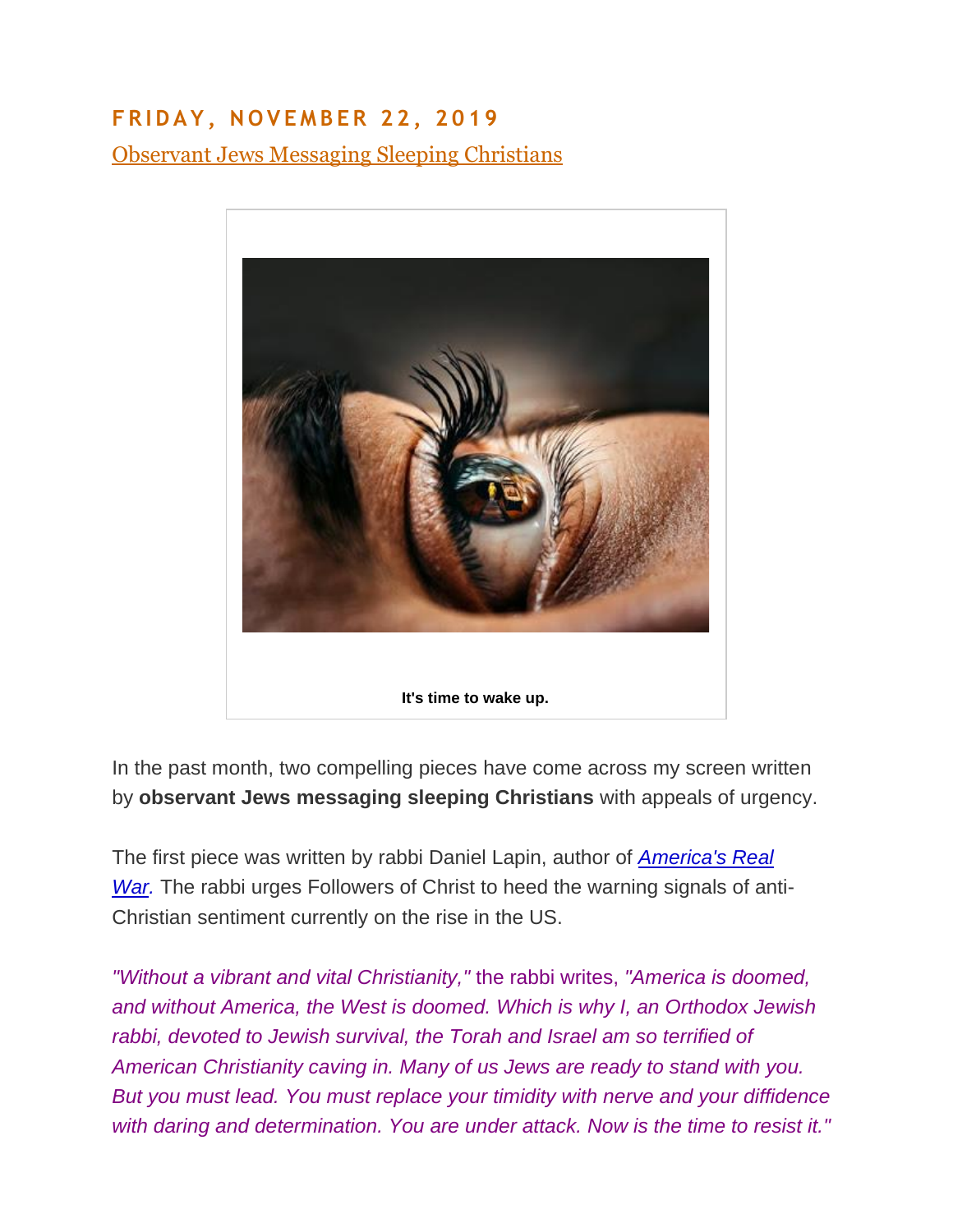Rabbi Lapin's post is titled, "A rabbi's warning to US Christians." Please read it here:

[https://www.catholiceducation.org/en/controversy/persecution/a-rabbi-s-warning](https://www.catholiceducation.org/en/controversy/persecution/a-rabbi-s-warning-to-u-s-christians.html?fbclid=IwAR2t82gH02Kb4HOoJI3V496Xtf8SgdW7Ako5Hkip8cIBNyAdg6Mnj2z70tQ)[to-u-s](https://www.catholiceducation.org/en/controversy/persecution/a-rabbi-s-warning-to-u-s-christians.html?fbclid=IwAR2t82gH02Kb4HOoJI3V496Xtf8SgdW7Ako5Hkip8cIBNyAdg6Mnj2z70tQ)[christians.html?fbclid=IwAR2t82gH02Kb4HOoJI3V496Xtf8SgdW7Ako5Hkip8cIB](https://www.catholiceducation.org/en/controversy/persecution/a-rabbi-s-warning-to-u-s-christians.html?fbclid=IwAR2t82gH02Kb4HOoJI3V496Xtf8SgdW7Ako5Hkip8cIBNyAdg6Mnj2z70tQ)

[NyAdg6Mnj2z70tQ](https://www.catholiceducation.org/en/controversy/persecution/a-rabbi-s-warning-to-u-s-christians.html?fbclid=IwAR2t82gH02Kb4HOoJI3V496Xtf8SgdW7Ako5Hkip8cIBNyAdg6Mnj2z70tQ)

The second piece was written by Melissa Langsam Braunstein, a senior contributor to The Federalist. Her post is titled, "I'm An Observant Jew. Here's Why I Want More Americans To Come To Jesus."

She wants the "nones" [claiming no faith] to re-awaken to the Christian faith of their past, and she spells out many compelling reasons why this is needed for the sake of our nation.

Ms. Braunstein writes: "America, it's time to come to Jesus."

*In fact, she wants to see another Christian "Great Awakening" taking place in this country.*

Read the full post here:

[https://thefederalist.com/2019/11/12/im-an-observant-jew-heres-why-i-want](https://thefederalist.com/2019/11/12/im-an-observant-jew-heres-why-i-want-more-americans-to-come-to-jesus/)[more-americans-to-come-to-jesus/](https://thefederalist.com/2019/11/12/im-an-observant-jew-heres-why-i-want-more-americans-to-come-to-jesus/)

When Jews send Christians the kind of earnest messages we see here, you *know* it's time to wake up.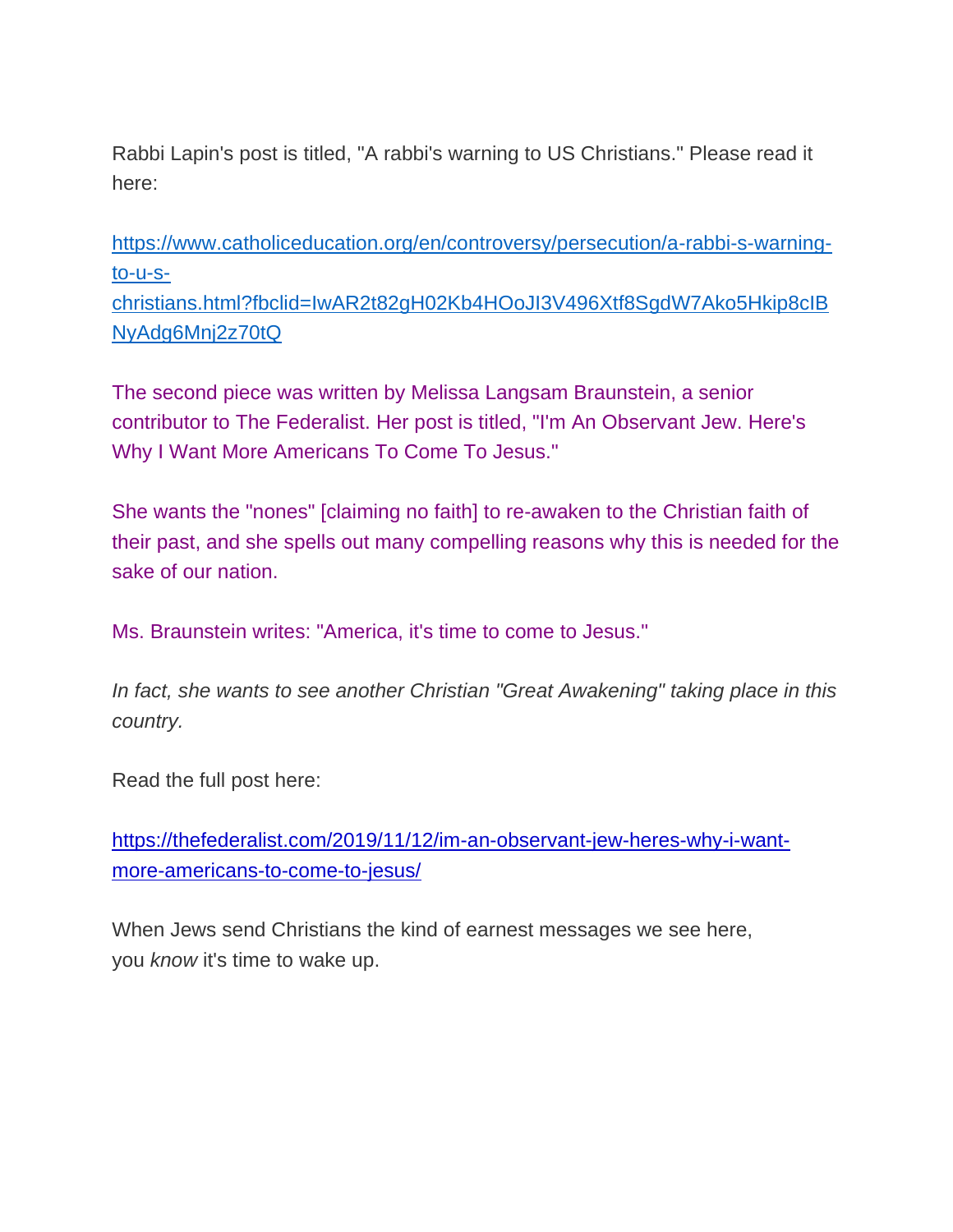## **F R I D A Y , N O V E M B E R 2 9 , 2 0 1 9** [But Telling Isn't Training](https://biblicalworldviewmatters.blogspot.com/2019/11/telling-isnt-training.html)



How can people think it's OK for male athletes to impersonate females and compete against women in sports? No word better describes this than "delusional."

Delusional thinking comes from delusional starting points. People with high IQs professing themselves to be wise become fools. God "gives them over" to their self-imposed absurdities (see Romans 1).

*Delusional thinking starts here:*

- animate life came from inanimate things and inanimate things selfdeveloped out of nothing
- since there is no Creator, we create our own "right" and "wrong"
- God's Word is Truth for *some* people, but not for *all* people
- Jesus is not King of *everything* (just Sunday service, and my personal life)

In 1994, Randy Phillips wrote:

"When Alexander Solzhenitsyn sought an explanation for the devastating revolution that destroyed his native Russia, he recalled what those who had lived through the Bolshevik takeover had said: 'Men have forgotten God, that's why all these things happened.' Solzhenitsyn admitted that after decades of study he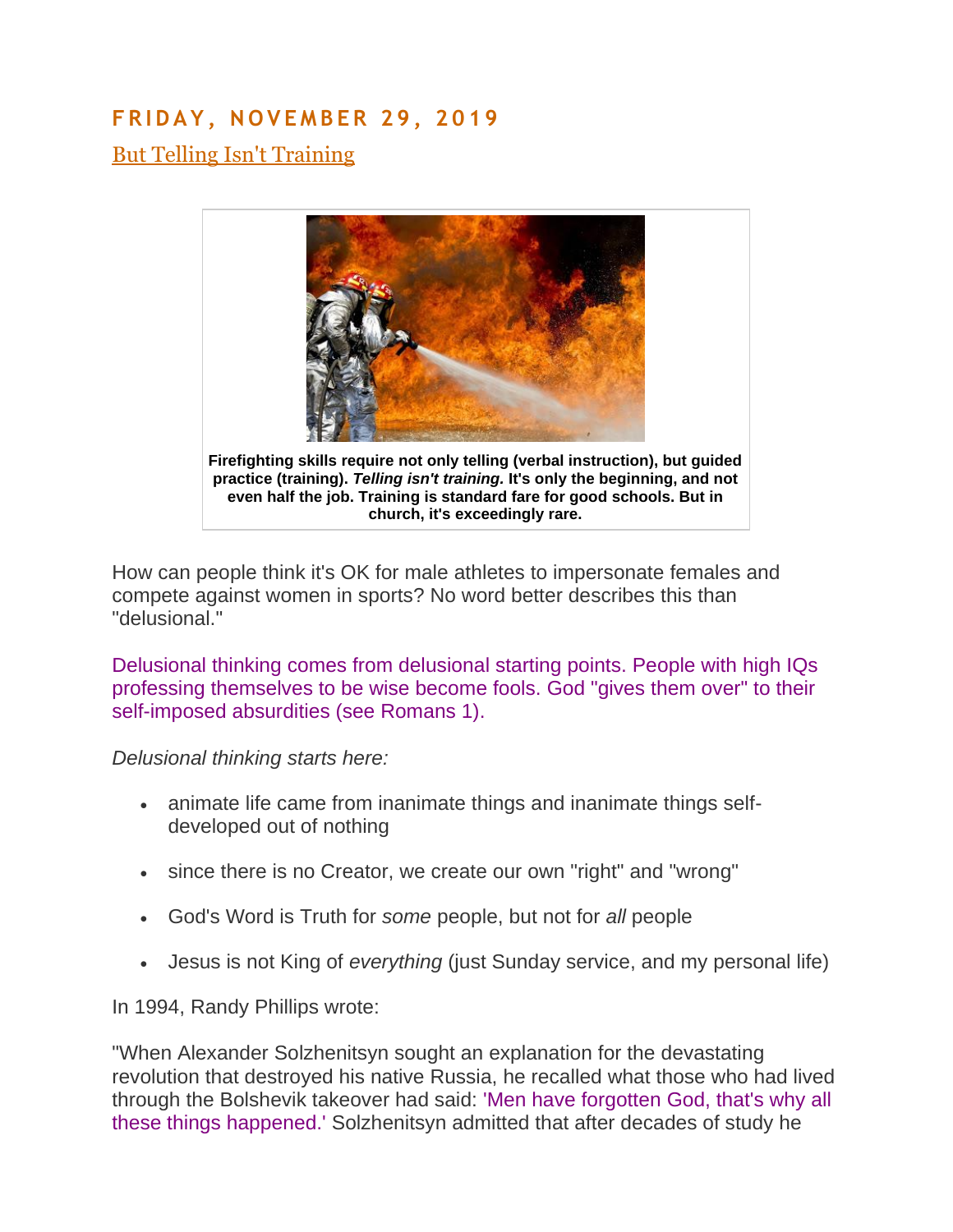could not offer a better explanation…Solzhenitsyn's conclusion is certainly a lesson to heed: when men forget God, some very terrible things happen. Leadership becomes corrupt. Marriages end. Families suffer... Eventually, an entire nation crumbles." (*Men of Action Newsletter*)

Can the U.S. continue to "forget" God and not collapse from within? If we think so, we *too* are delusional.

Let's understand what we're up against here. We're dealing *with strongholds of the mind* that can only be brought down through the enlightenment of the Holy Spirit, in cooperation with the Acts of Believers.

We're not fighting against flesh and blood, but against "principalities and powers of the air." Yes, real demons.

Nothing else accounts for the uber-irrationality of Critical Theory.

In 2 Cor. 10:5, Paul declared: *"We demolish arguments and every pretension that sets itself up against the knowledge of God, and we take captive every thought to make it obedient to Christ."* Paul knew the minefield is the mind-field.

This is where training comes in. "Taking thoughts captive to Christ" is a learned skill requiring *guided practice*. We desperately need students, parents, teachers, business leaders, film-makers and civil servants who are trained in how to "take thoughts captive to Christ," and practiced in the art of "demolishing arguments and pretensions."

#### **But telling isn't training.** What's training?

- *1. Trainer talks, trainees listen*
- *2. Trainer shows, trainees watch*
- *3. Trainees do, trainer provides feedback*
- *4. Trainees do again--in real situations*

Am I an alarmist? I hope so. Our communities are on fire. Our nation is on fire.

Followers of Christ need activist training now. Forget the "seeker sensitive" stuff. Perhaps people seeking meaning for their lives would like to find a group of people committed enough to use their prime time on Sunday morning for activist training. Maybe a lot of young people who are currently leaving the church might decide to stay.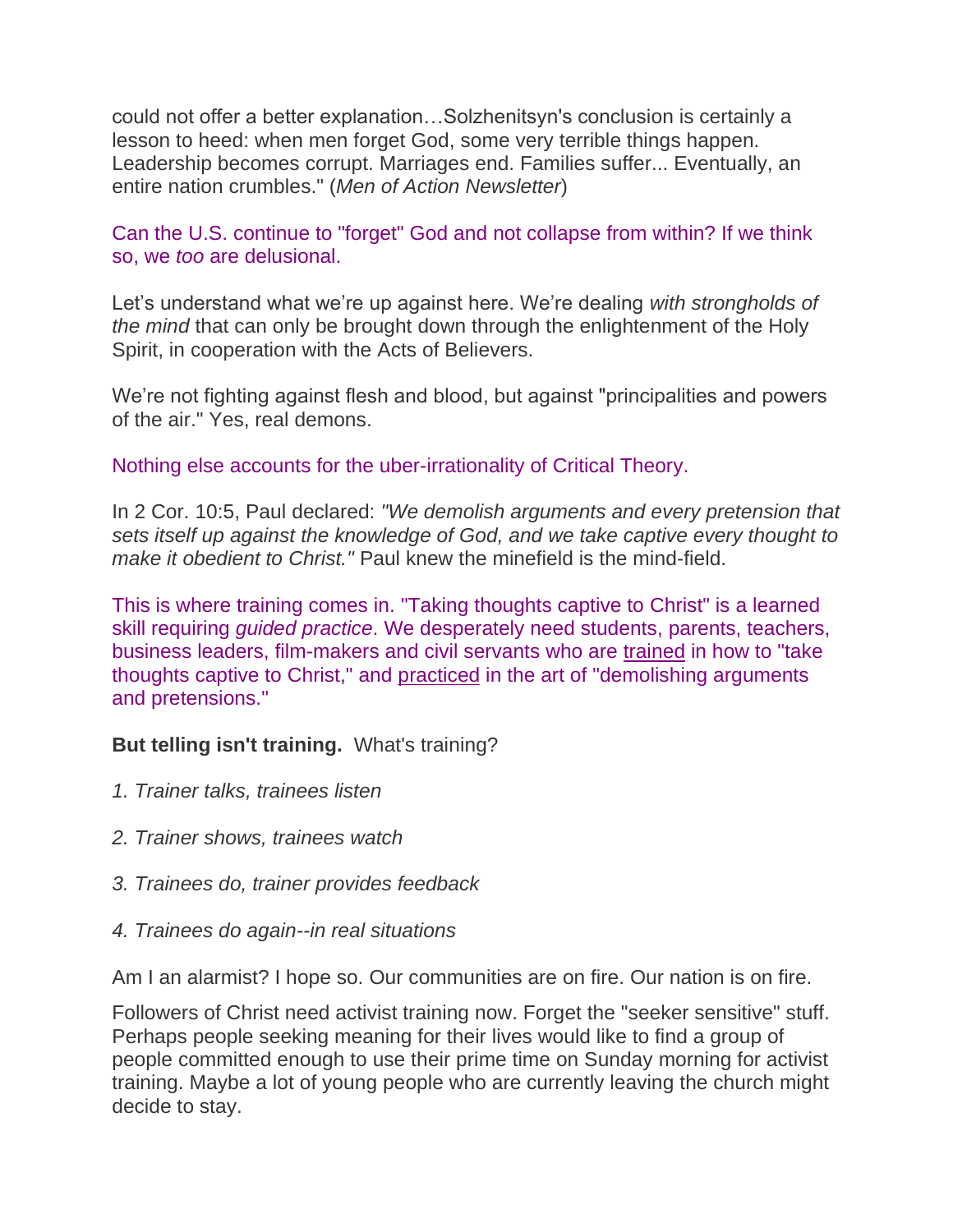## **FRIDAY, DECEMBER 6, 2019** [Can Sunday Be A Time For Activist Training?](https://biblicalworldviewmatters.blogspot.com/2019/12/can-sunday-be-time-for-activist-training.html)



#### **Can Sunday be a time for activist training?**

Let's see...

*Step 1: Trainer talks, trainees listen.*

As mentioned last week, telling is not training. But telling provides a necessary foundation for training to follow. The pulpit is a natural place for telling.

Pastors, why not gear some Sunday morning messages toward cultural activism? Why not focus on specific opportunities for cultural engagement (great or small) that could be implemented during the coming week, or month?

Take the Thanksgiving dinner that just passed. Cultural activism starts with opening our mouths when natural opportunities to speak regarding significant issues arise. But we need to know *what* to say, and *how* to say it.

John Stonestreet, President of the Colson Center for Christian Worldview, recently shared tips on how to prepare for Thanksgiving conversations around "difficult" cultural issues. John's instructions could easily be adapted into a 20 minute Sunday-morning message: [click here.](https://www.breakpoint.org/talking-turkey-at-thanksgiving-2-2/)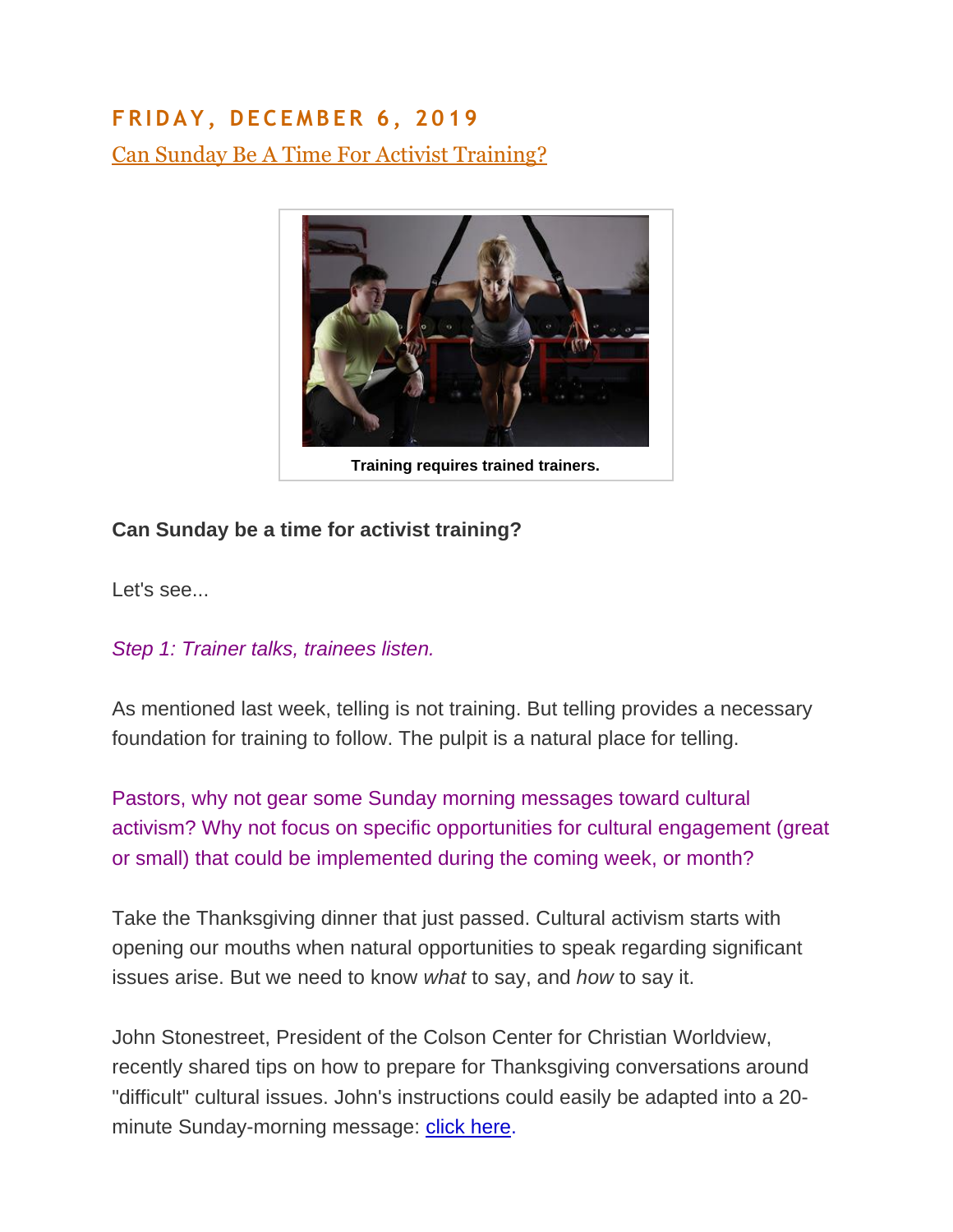#### *Step 2: Trainer shows, trainees watch.*

A dinner table prop is brought onto the platform with 5 chairs around it. Wellrehearsed participants take their places around a rubber chicken. Here, a true-tolife demonstration takes place, following a Thanksgiving dinner script written in consultation with the pastor. This practiced demonstration takes another 20 minutes. The "showing" part is as important as the "telling" part.

#### *Step 3: Trainees do, trainers provides feedback.*

Trainers work with congregants in groups of 5-6 people. Groups form in the sanctuary. Trained trainers join each group. Visitors only observe.

Trainers role-play non-believing relatives bringing up "difficult" cultural topics. Participants take turns engaging in conversation. Trainers provide constructive feedback. Without feedback, people are *never* trained. They may be entertained, but never trained. Step 3 takes 20 minutes.

Training of trainers would be essential. I recommend my friend Keith Webb, of [Creative Results Management.](https://www.creativeresultsmanagement.com/) If 20% of the congregation were to participate in a weekend of training, a church could be in business. Ask Keith to customize the training for the above purposes.

#### *Step 4: Trainees do again--in real life.*

This step can only be done outside the four walls of the church. Reports on how it went could be given at the following Sunday morning service, like Jesus sending His disciples out 2 by 2, having them come back to report how it went.

This doesn't mean we lose our focus on worship and adoration of our Creator and Redeemer. We can do both.

A suggestion for Christian schools: start an after-school "Cultural Activist Club."

Difficult? Yes. Necessary? You decide.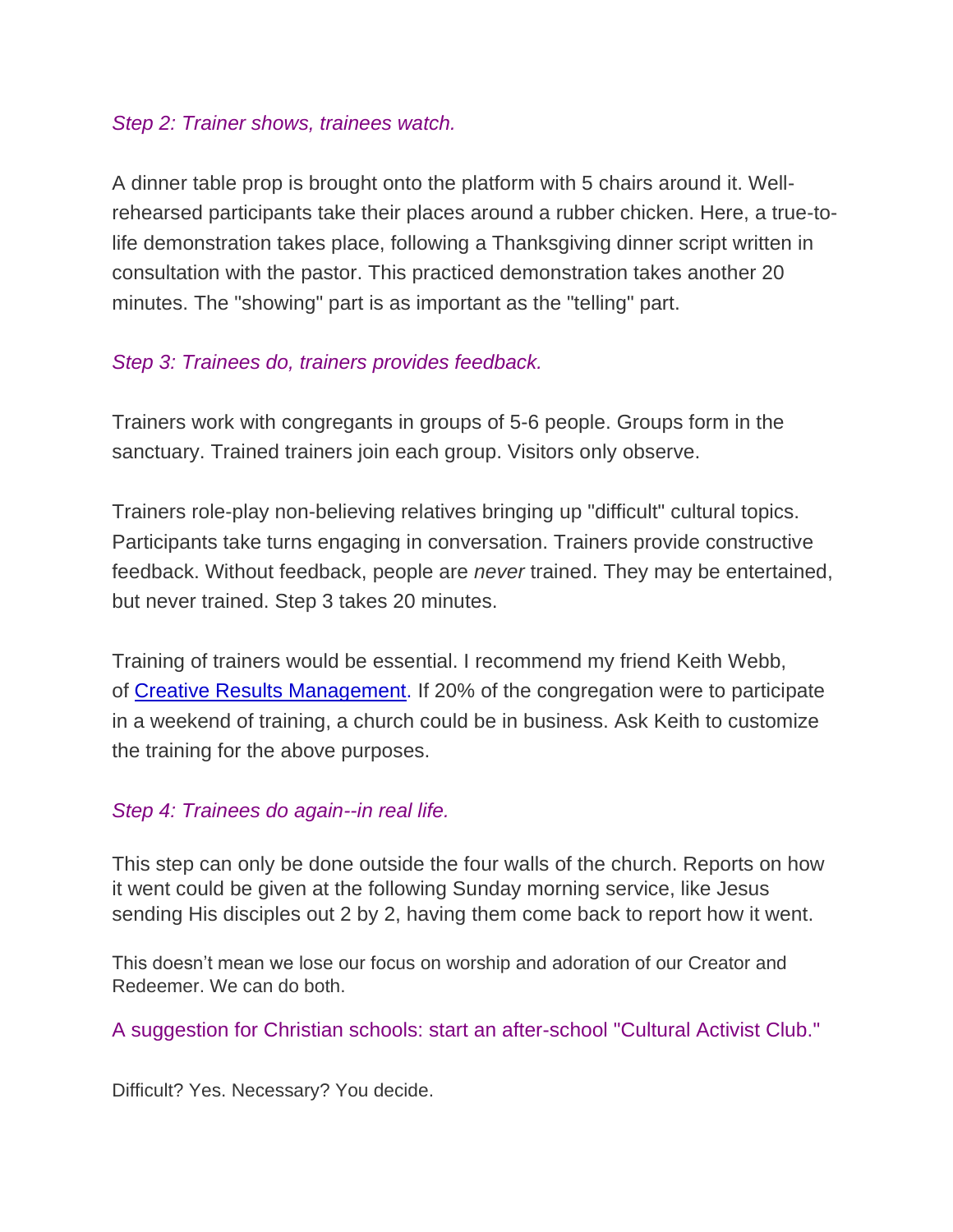

#### **In December, 2019, I was the guest of Carrie Abbott on her** *Relationships Insights* **radio program. Carrie is the Founder and President of [The Legacy](https://thelegacyinstitute.com/Resources/All-Resources)  [Institute.](https://thelegacyinstitute.com/Resources/All-Resources)**

Most US citizens are unaware that in former times, our laws and institutions were *normatively* aligned with the teachings of Christ.

The Supreme Court affirmed this plainly in *Church of the Holy Trinity v. United States,* quoting no less than 87 precedents:

*"Our laws and our institutions must necessarily be based upon and embody the teachings of The Redeemer of mankind. It is impossible that it should be otherwise; and in this sense and to this extent our civilization and our institutions are emphatically Christian...This is a religious people. This is historically true. From the discovery of this continent to the present hour, there is a single voice making this affirmation...[W]e find everywhere a clear recognition of the same truth...These, and many other matters which might be noticed, add a volume of unofficial declarations to the mass of organic utterances that this is a Christian nation."*

Feel like you're on another planet? Those words were written in 1892, and express what is no longer recognized.

#### *But once was.*

For this to be recognized again, depends largely upon *the consent of the governed.*

In the US, we have this risky tenet called "consent of the governed." Currently, the governed of this nation are either *unwilling* to or *ignorant* of the fact that we *can* consent to the higher standards of God's Word and still have a fully functioning democratic Republic without violating the separation of Church and State.

In this country, we once recognized the overarching role of Christ*.* We operated this way for 150+ years. It was normal.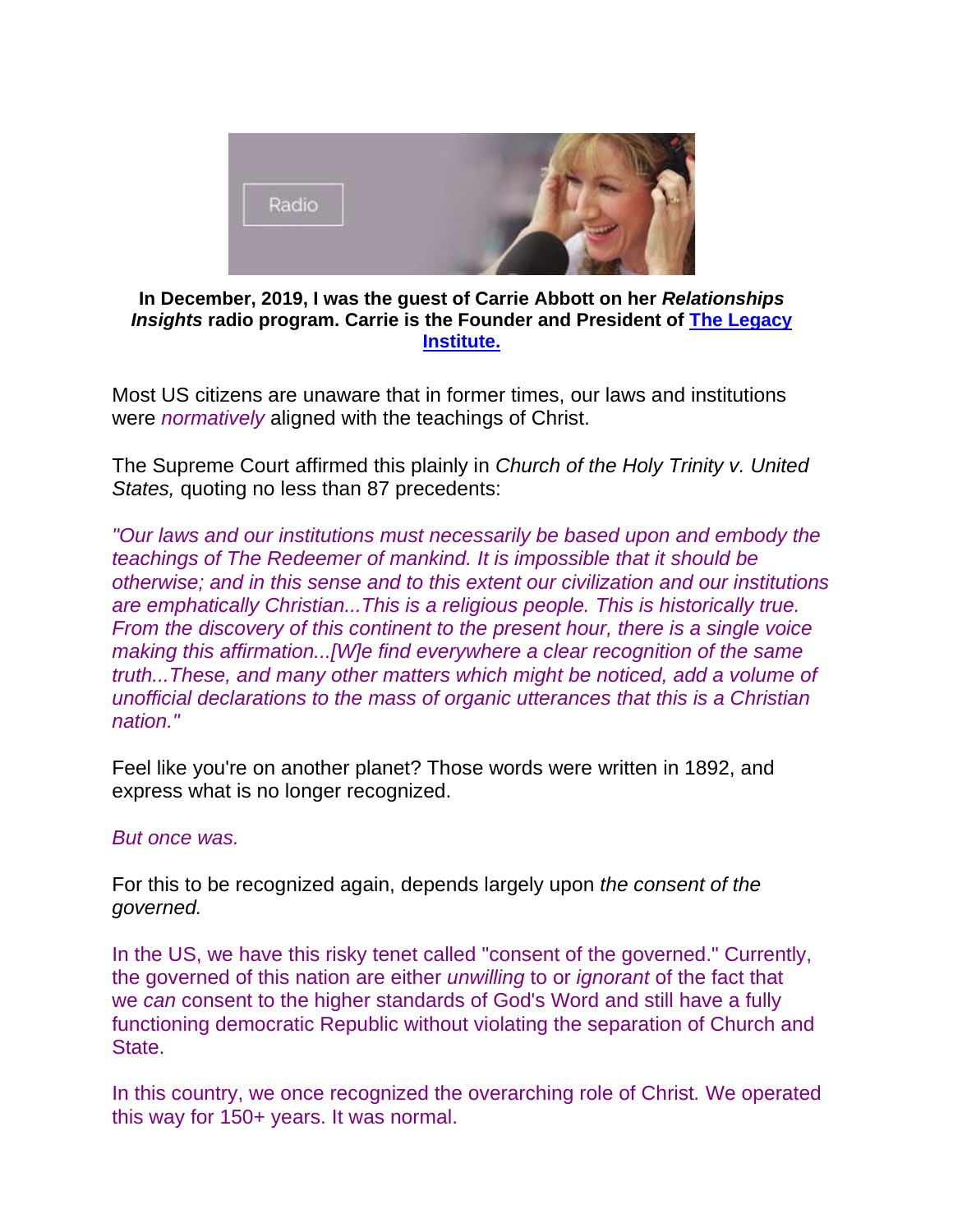What's getting in the way today? It's either **ignorance, unwillingness or fear.** 

As a guest on Carrie Abbott's ["Relationships Insights"](https://www.kcisradio.com/relationship-insights/) radio program, we discussed how churches can play a role in equipping congregants to be active participants in a return to normalcy.

We also discussed how Critical Theory, the polarizing worldview imported from Europe to the US in the 1930s, and proliferated through higher education ever since, is imposing a social disorder that has produced lawlessness and great division, by design. Critical Theory is a much different view of reality than *any* US citizen conceived of in 1892.

For the first half of the interview, [click here.](http://carrieabbott.com/Radio/ArticleID/1589/Can-Sunday-Be-A-Time-of-Activist-Training-Part-1#article) For the second half, [here.](http://carrieabbott.com/Radio/ArticleID/1590/Can-Sunday-Be-A-Time-of-Activist-Training-Part-2#article)

For a FREE copy of *An Introduction to Critical Theory,* which Carrie Abbott calls "a game changer," [click here.](https://issuu.com/christianoverman/docs/an_introduction_to_critical_theory) For a .pdf copy, [here.](https://img1.wsimg.com/blobby/go/a51a6a77-07d1-4525-8e6a-96cb0856ac94/downloads/Introduction%20to%20CRITICAL%20THEORY%20by%20Christian%20O.pdf?ver=1578236200656)



**Can we afford to not know this? You decide: [click here.](https://issuu.com/christianoverman/docs/an_introduction_to_critical_theory)**